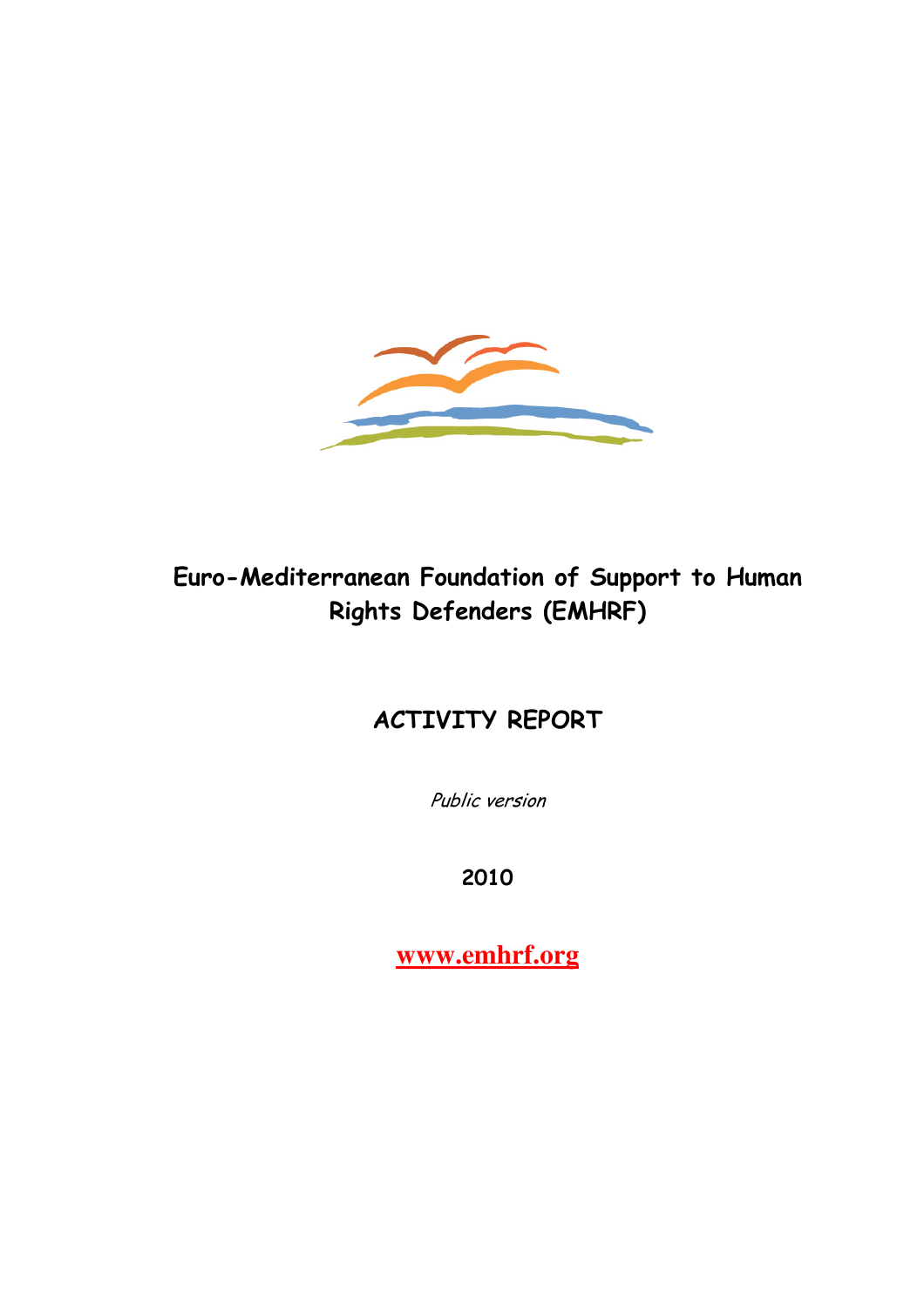*The publication of this report has been made possible through financial assistance received by the Swedish International Development Cooperation Agency (SIDA), the European Union (EIDHR), the Danish International Development Agency (DANIDA), the Sigrid Rausing Trust, the Open Society Foundations, and other private foundations.* 

*The content of the report is the sole responsibility of the Euro-Mediterranean Foundation of Support to Human Rights Defenders (EMHRF) and does not reflect in any way the positions of the European Union or of any of the other partners mentioned above.* 

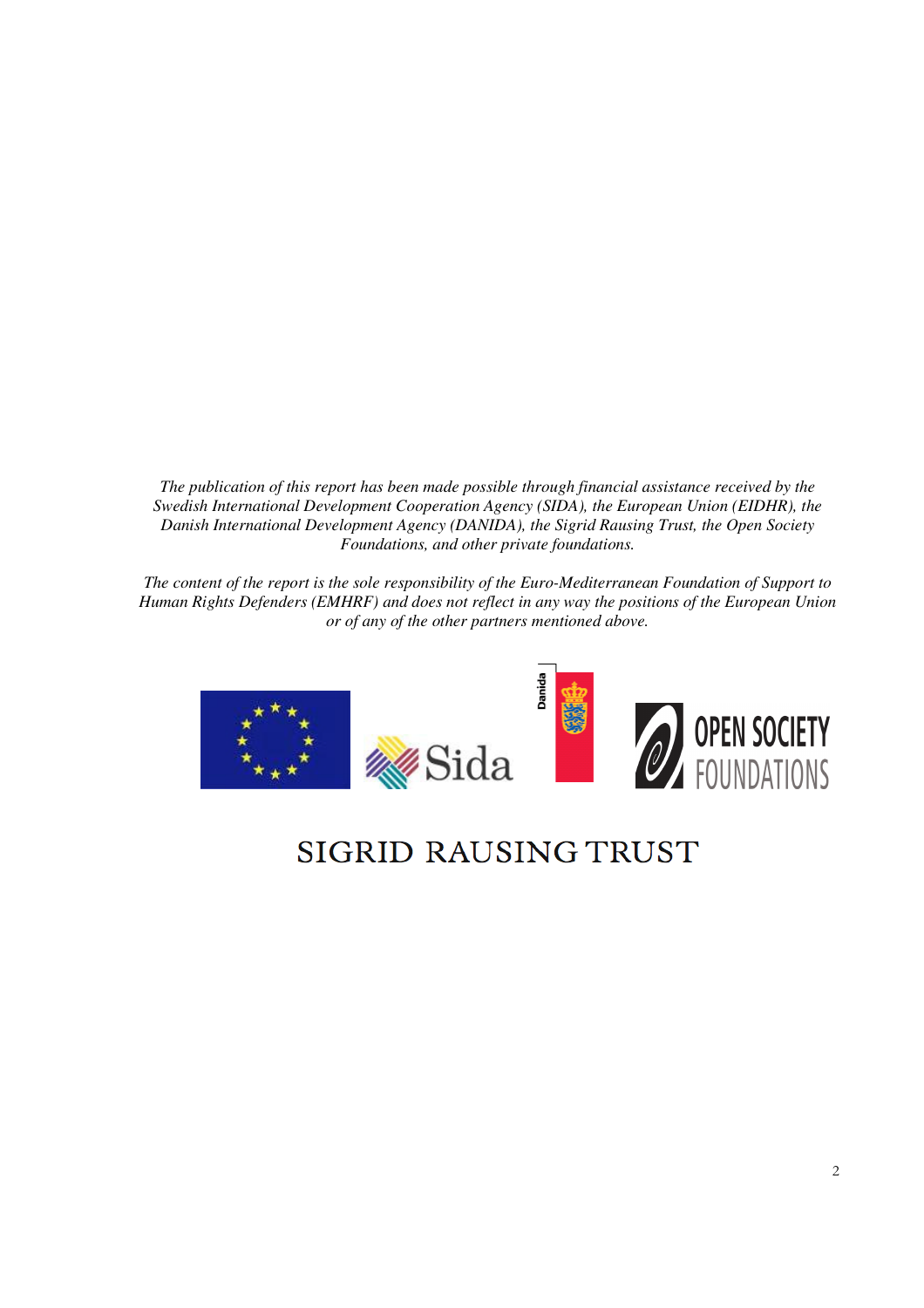| <b>1. INTRODUCTION</b>                                                                                                                       | 4         |
|----------------------------------------------------------------------------------------------------------------------------------------------|-----------|
| <b>2. EXECUTIVE SUMMARY</b>                                                                                                                  | 5         |
| 2.1. CRACKDOWN ON DISSIDENTS, DEPRIVATION OF FREEDOM AND ILL TREATMENT                                                                       | 5         |
| 2.2. INCREASE IN PHYSICAL AND PSYCHOLOGICAL HARASSMENT                                                                                       | 5         |
| 2.3. POLITICAL SUBVERSION OF THE JUDICIAL SYSTEM                                                                                             | 5         |
| 2.4. ESPECIALLY VULNERABLE GROUPS                                                                                                            | 5         |
| 2.5. OPERATIONAL CHALLENGES OF INDEPENDENT NGOS                                                                                              | 6         |
| 3. ACTIONS IN SUPPORT OF HUMAN RIGHTS NGOS, GROUPS AND DEFENDERS                                                                             | 6         |
| <b>3.1. EMERGENCY ACTIONS IN SUPPORT OF DEFENDERS AND ASSOCIATIONS IN DIFFICULTY OR AT RISK</b>                                              | 6         |
| 3.2. STRATEGIC INTERVENTIONS IN SUPPORT OF HUMAN RIGHTS DEFENDERS IN PRISON OR FORMER PRISONERS OF CONSCIENCE IN<br><b>SYRIA AND TUNISIA</b> | 8         |
| 3.3. INTERVENTIONS AIMED AT STRENGTHENING THE CAPACITIES OF DEFENDERS TO DEVELOP AND IMPLEMENT PROGRAMMES                                    |           |
| DEALING WITH SENSITIVE SUBJECTS IN THE REGIONAL CONTEXT                                                                                      | 9         |
| 4. FOLLOWING-UP ON THE SITUATION OF HUMAN RIGHTS DEFENDERS AND STRENGTHENING PARTNERSHIPS                                                    |           |
| <b>GEARED TO SUPPORTING THEM OVER THE LONG TERM</b>                                                                                          | 10        |
|                                                                                                                                              |           |
| 5. THE 2010 INTERVENTIONS IN FIGURES                                                                                                         | 12        |
| <b>5.1. TYPES OF INTERVENTION</b>                                                                                                            | 12        |
| 5.2. THEMATIC FOCUS                                                                                                                          | 13        |
| <b>5.3. ACTIVITIES OF RECIPIENTS</b>                                                                                                         | 14        |
| 5.4. TYPES OF EXPENDITURE COVERED                                                                                                            | 15        |
| 5.5. TYPES OF FOLLOW-UP                                                                                                                      | 16        |
| 5.6. GENDER                                                                                                                                  | 17        |
| <b>5.7. COUNTRIES</b>                                                                                                                        | 18        |
| <b>6. ORGANISATIONAL MATTERS</b>                                                                                                             | <u>19</u> |
| <b>6.1. EXTERNAL EVALUATION</b>                                                                                                              | 19        |
| <b>6.2. FINANCIAL PARTNERSHIPS</b>                                                                                                           | 19        |
| <b>6.3. INFORMATION AND COMMUNICATIONS</b>                                                                                                   | 19        |
| <b>6.4. RISK ANALYSIS AND SUSTAINABILITY</b>                                                                                                 | 20        |
| <b>6.5. INTERNAL GOVERNANCE</b>                                                                                                              | 21        |
| <b>APPENDIX 1: OVERVIEW OF EMHRF INTERVENTIONS 2005-2010</b>                                                                                 | <u>22</u> |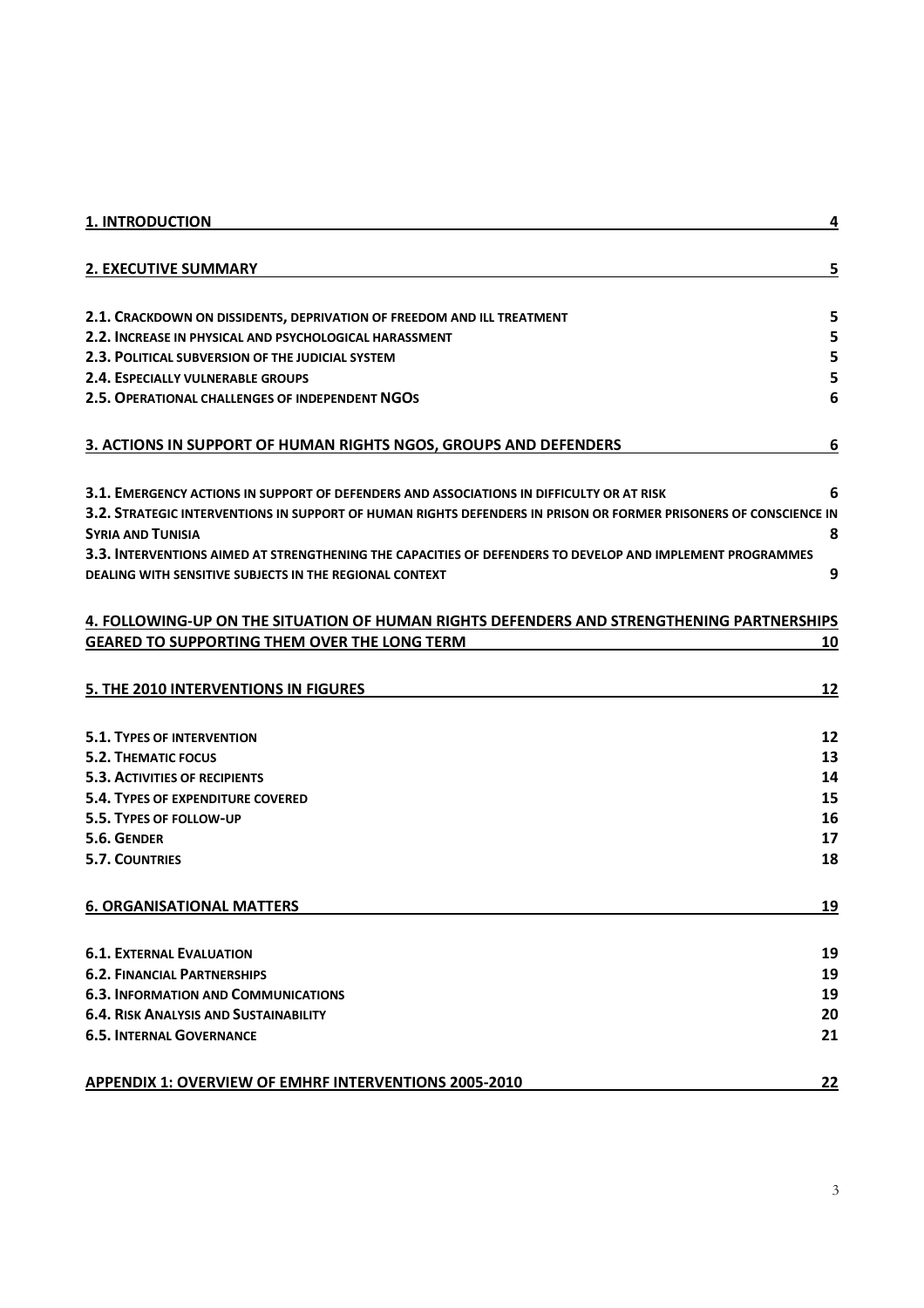## **1. Introduction**

The preparation of this report took place at a time when momentous events were occurring daily in the Arab region. Some of the changes that are occurring are promising and could lead to significant democratic developments; while other situations make it clear that some autocratic, corrupt regimes have the capacity to resist reforms.

Whatever the outcome of these developments, they reveal the potential for initiative and mobilisation that exists in these societies, which were long thought to be stagnant and passive. Recent events have abruptly exposed a human and socio-cultural environment in transformation and reaffirmed 'the relevance of socio-historical studies of the evolution of Arab societies over the past two decades, which have made clear the significant impact of demographic transformations, cultural progress spurred by the acceleration of education, the emergence of new actors – youth and women, in particular – and of new media and means of communication, as well as new approaches to social engagement and protest'.<sup>1</sup>

The fundamental geo-strategic transformation that is taking place has also confirmed the relevance of the approach and action of the Euro-Mediterranean Foundation of Support to Human Rights Defenders (EMHRF), which is congruent with the transformation processes at work in Arab societies.

Over the past five years, the Foundation's role in supporting human rights defenders has steadily expanded, with priority being given to the ethicality, quality, responsiveness and local focus of its activities in the region. The needs expressed by local actors - acting in countries where conditions are especially difficult - have been at the core of the Foundation's interventions which, beyond the financial support provided, have made its partnerships with key actors at the national, regional and international levels a focus of its long-term strategy.

The geographic scope of the transformations that are at work remains open-ended and a number of issues will remain high priorities in the future. First, human rights defenders continue to be at risk, not only in dangerous situations that persist in countries like Syria, Libya, Yemen and Bahrain, but also in societies in transition, where the issue of rehabilitation remains high on the agenda. Gender equality and intergenerational renewal are also crucial to the democratisation process, as are the launching of constitutional, social and institutional reforms, the issue of especially vulnerable groups and communities, pluralism and diversity, and the trilogy formed by history, remembrance and transition.

In this changing environment, in which the international agenda must be redefined along with the actions of human rights non-governmental organisations (NGOs) and defenders, the Foundation is also contemplating changes in the focus of its activities in order to support, in adequate conditions of delivery, closeness and flexibility, the new emerging needs of defenders in order to implement genuine and lasting democratic reforms in the region.

The goal is to maintain urgent interventions in those countries where conditions are especially difficult and strategic assistance to strengthen the ability of defenders to develop sensitive projects in the region. To that end, the Foundation will set up an exploratory regional mission whose main purpose will be to assess the quality of new emerging initiatives and provide strategic, locally based, support to enable defenders to develop a course of action over the long term.

<sup>-</sup><sup>1</sup> Mohamed Sghir Janjar, Conclusions on the think-tank seminar organised by the EMHRF on the subject of Democratic Change in the Arab World: State Policy and the Dynamics of Civil Society, Brussels, 2-3 April 2011.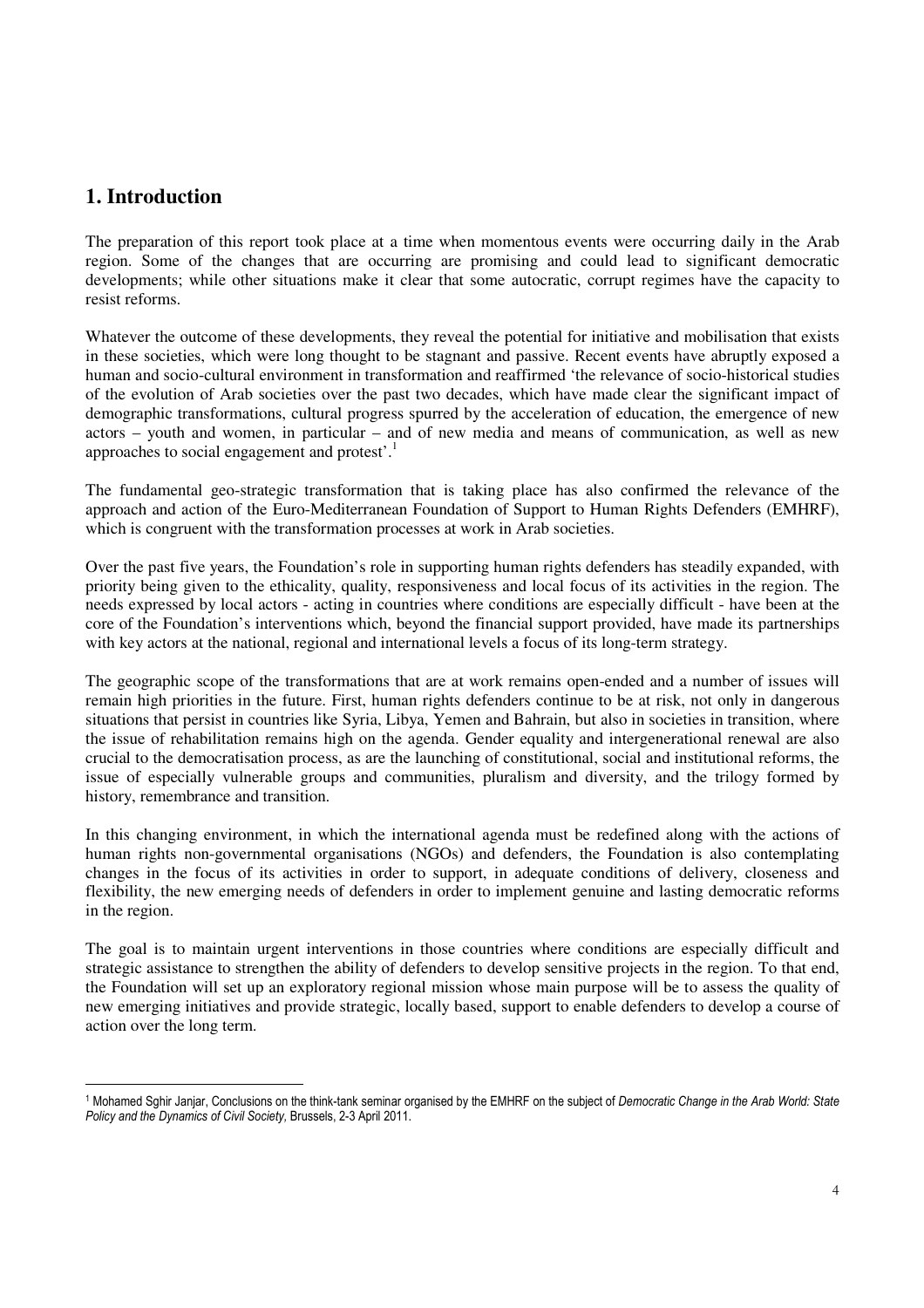# **2. Executive Summary**

As has been noted in previous years, the year 2010 confirmed that the Arab region as a whole continues to suffer from a failure to implement major constitutional, legislative and institutional reforms and to suppress *de facto* impunity, with governments often blocking any attempt to investigate human rights violations perpetrated in the past. This situation is all the more disquieting because the region is beset by conflicts with tragic consequences and by a persistent refusal to promote economic, social and political progress.

While the recurring difficulties facing human rights defenders in the region remain closely related to their activities, they are also linked to broad political trends at the national and international levels. The requests for assistance received by the Foundation in 2010 reflected these trends, and they also highlighted the importance of the role played by the Foundation, in cooperation with regional and international bodies active in protecting human rights defenders, in providing the latter with effective support.

These trends, and the positions adopted by the Foundation, revolve around the following areas:

*2.1. Crackdown on dissidents, deprivation of freedom and ill treatment***:** Many defenders in the region have had to face instances of deprivation of freedom in recent years. Often, these measures have been compounded by ill treatment and unfair dismissals, among other things. As a result, a number of defenders have had serious health problems and their families have found themselves in a very precarious situation. The Foundation has come to the assistance of these defenders to help them obtain the medical treatments they need, and to help their families cope with basic living expenses.

*2.2. Increase in physical and psychological harassment***:** The pressures to which defenders have been subjected include physical harassment (body searches, attacks against defenders, their personal and business properties, etc.) as well as psychological harassment (direct and indirect death threats against the families of prisoners in an attempt to pressure them to dismiss their lawyers and to issue public condemnations of international expressions of solidarity, etc.). In most cases, small amounts required to buy equipment or for other vital needs can contribute significantly to the psychological wellbeing of defenders, thus allowing them to continue their activities.

*2.3. Political subversion of the judicial system***:** Another form of pressure consists in blocking or denying the legal recognition of human rights-related activities in countries where conditions are especially difficult. In such cases, human rights defender groups have naturally sought to obtain tangible and discreet financial assistance in order to recast their strategies and continue their activities aimed at strengthening, promoting and defending human rights and democratisation in the region.

*2.4. Especially vulnerable groups***:** The decision by European countries to close their borders, coupled with the continued stalemates in the Israeli-Palestinian and Iraq conflicts, have had serious consequences for migrants and refugees in several countries of the region. The scope of the problem has led to an increase in the number of NGOs dedicated to protecting the rights of migrants and asylum seekers and has also resulted in an increase in the activities of existing organisations. As well, there has been an increase in the number of groups and organisations working on individual rights issues (e.g. the rights of LGBTQs). In some countries, laws and practices remain resolutely hostile to LGBTQs and others. Organisations and defenders seeking to challenge these laws and practices, and to criticise their adverse impact on the rights of the targeted individuals, are very seldom recognised or face many difficulties in pursuing their activities freely and productively. Accordingly, the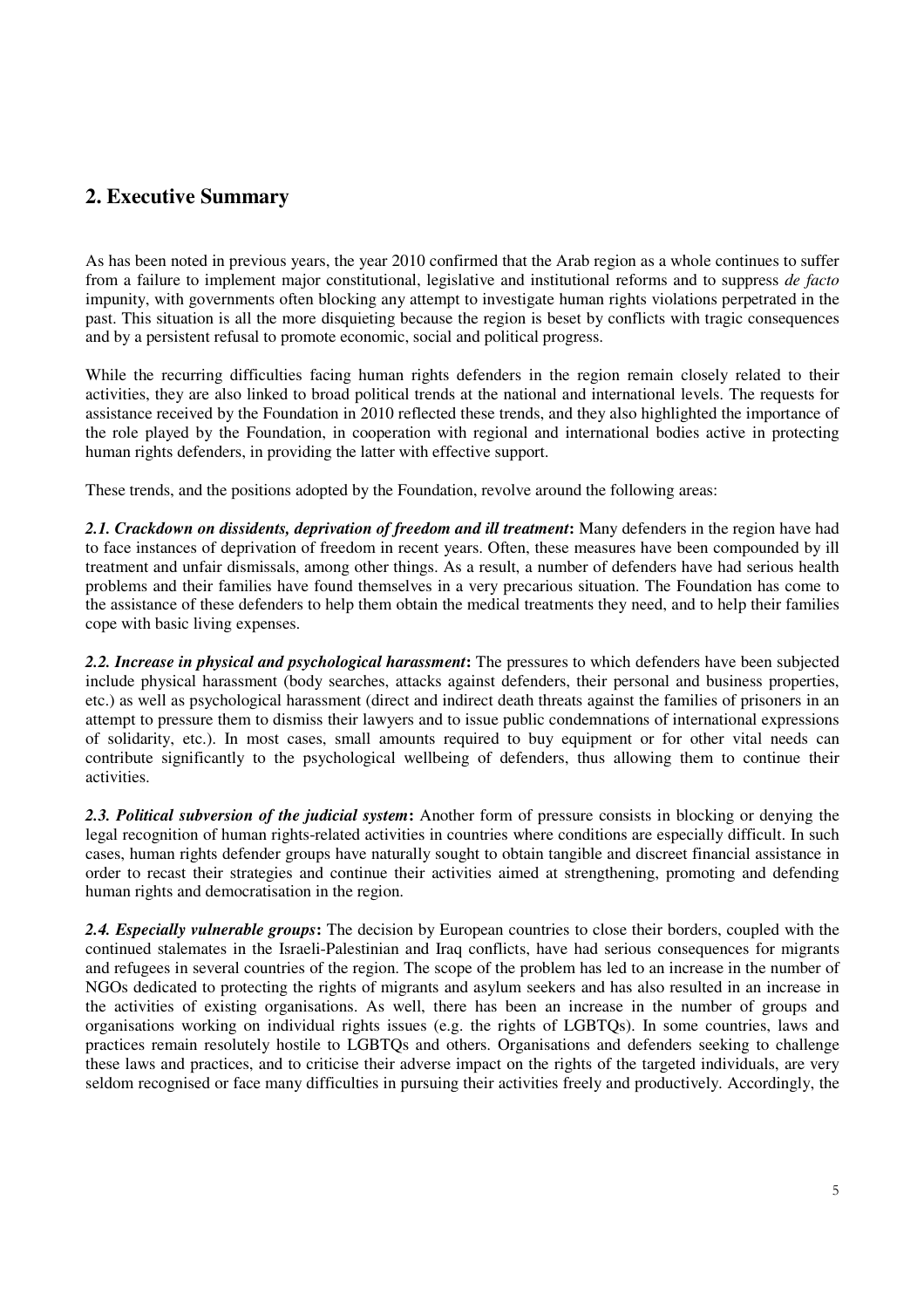Foundation has focused on groups that are especially vulnerable by providing assistance designed to strengthen the actions of civil society in the region that are aimed at these groups.

*2.5. Operational challenges of independent NGOs***:** Organisations in the region have very uneven levels of operational capabilities and access to financial resources. Many independent groups lack the skilled human resources and financial wherewithal needed to perform their work at an adequate level and establish the foundations needed for long-term strategic planning. In several countries where operating conditions are particularly challenging, these associations often have only limited access to outside funding; in addition, many of those wishing to set their activities on a more professional footing have neither the skills nor the support needed to design projects in a way that matches the criteria established by major donors. Providing such groups with small amounts that can strengthen their human resources and operational capabilities was a necessary step, especially since mainstream donors seldom support this aspect of NGO activities.

# **3. Actions in Support of Human Rights NGOs, Groups and Defenders**

In the context of the broad trends outlined above, the Foundation undertook 37 interventions aimed at supporting 138 human rights defenders (19 NGOs and 119 individuals) in the southern Mediterranean region in 2010. The total amount involved reached more than ½ million Euros. The support provided to defenders in the region can be divided into three broad categories, as follows:

#### *3.1. Emergency actions in support of defenders and associations in difficulty or at risk*

The Foundation conducted short-term, rapid and tangible interventions aimed at providing emergency assistance to 20 human rights defenders in the region who were at risk or experiencing difficulties, as part of 21 secure  $const$ <sup>2</sup>.

In these interventions, particular attention was focused on *those countries of the region where the needs were particularly acute because of the difficult conditions in which civil society operates, especially Syria and Tunisia*.

The project made it possible to provide assistance to the following defenders, among others:

-

- Along with their families, a Tunisian defender and three Syrian defenders whose lives were at risk because of serious health problems and who as a result of this support were able to obtain suitable *medical treatment and medication* in their own countries. The assistance was provided because of serious violations of their rights and/or of their inability to assume the costs involved because of their ongoing activities in favour of human rights.
- Two Tunisian defenders and three Syrian defenders who were the targets of ongoing harassment and/or arbitrary judicial proceedings because they had taken position in favour of respect for human rights, to

 $<sup>2</sup>$  Urgent applications are dealt through a specific procedure. Board members render their decision within a maximum of 10 days after the</sup> reception of the request. In exceptional cases – essentially situations involving threats against the health or safety of the applicant – the decision may be made within a shorter time period. The amount of funding requested may not exceed  $\epsilon$  5,000.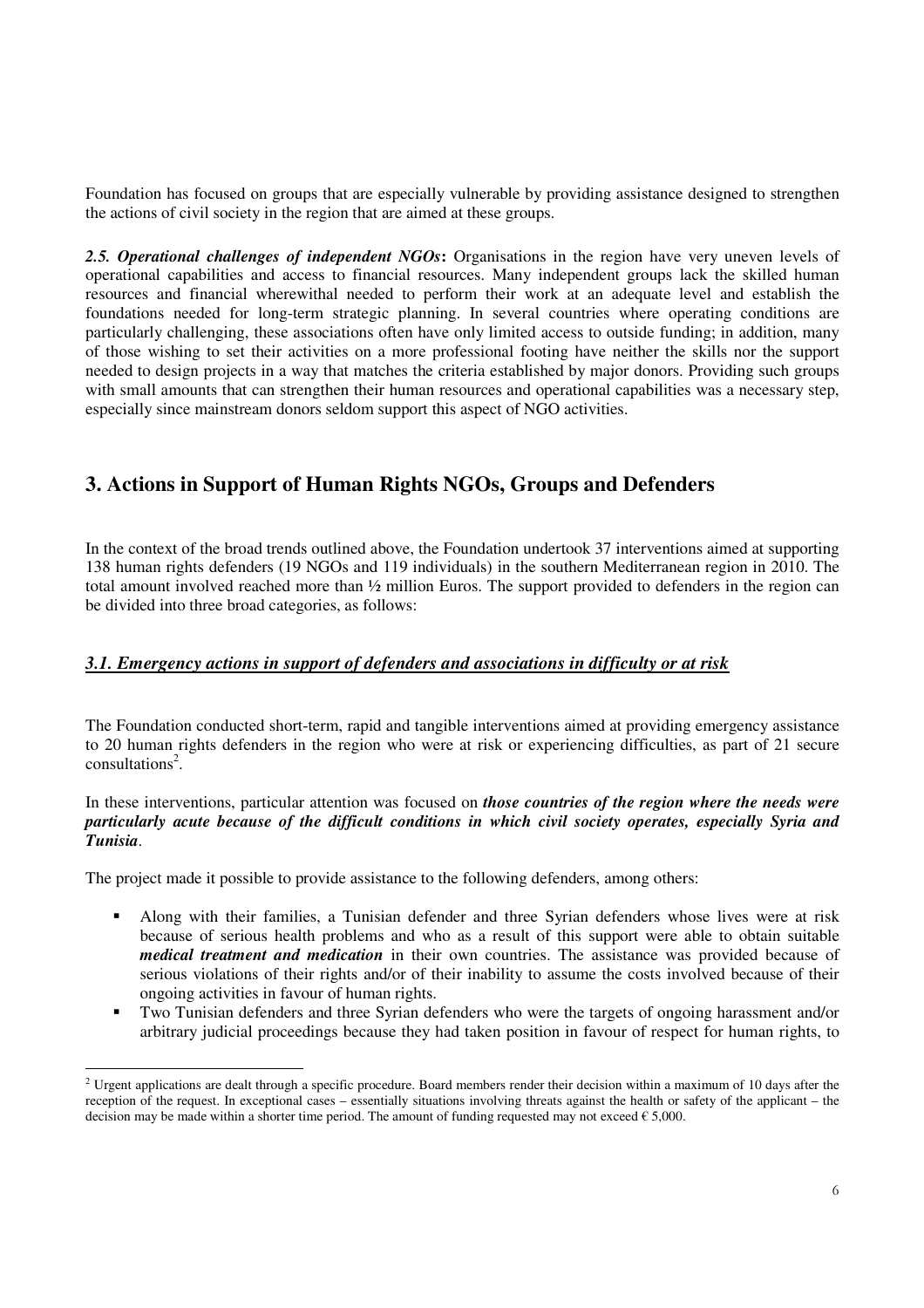enable them to meet *basic personal and professional needs* and to overcome their difficulties and pursue their activities in the future.

- Operating and/or rental costs of four human rights organisations in Algeria, Egypt and Morocco facing sudden or unforeseeable administrative, financial and legal obstacles, to enable them to renew their intervention strategies in the defence of human rights and secure the means to pursue their activities.
- Six projects whose success was *essentially time-dependent*, to prevent deterioration in the situation of human rights in Tunisia, Egypt and Israel through the organisation of strategically important meetings or national and international awareness-raising campaigns on human rights violations. The support was provided because the defenders in question were unable to secure funding from other donors in adequate conditions of timeliness and safety.

Since one of the main objectives of interventions is to ensure that defenders in difficulty can be supported over the medium and long term, the Foundation has sought to engage in coordinated actions with partners in order to ensure that a number of defenders and their relatives would receive effective support. More specifically:

- The Foundation coordinated nine of its urgent interventions in support of human rights defenders with several regional and international organisations as part of their solidarity actions (solidarity campaigns, press releases, trial-monitoring missions, field visits, letters to public officials, etc.).
- The Foundation was instrumental in arranging for four international partners to bear the additional costs associated with an urgent project, the cost associated with the attendance of two Tunisian defenders at a strategically important meeting abroad, and the basic expenses of three Syrian defenders and/or their families.
- The Foundation played and/or continues to play an advisory role to two NGOs in difficulty, outlining the steps that need to be taken in project methodology and in raising funds from outside sources, and forwarded a list of potential donors that might be approached to support future projects.

On the whole, the outcome of the emergency support provided to these 12 individuals and 8 non-governmental organisations was positive:

- This type of interventions resulted in a significant improvement in the physical and psychological capacities of three Tunisian defenders and six Syrian defenders who were experiencing particularly difficult living conditions as a result of health problems or of ongoing harassment and/or arbitrary judicial proceedings. Six defenders were able to develop new professional prospects in defending human rights thanks to, among others, the emergency support provided by the Foundation. However, despite the psychological and physical impact of assistance received at a given moment, one defender remains in prison to this day and one family member of an imprisoned defender was unfortunately unable to overcome illness over the long term because of a serious immune deficiency.
- This type of interventions allowed four human rights organisations to secure the means to pursue their activities in promoting and defending human rights in Algeria, Egypt and Morocco. Without this bridging support, they would have been unable to do so. In addition to helping three of these organisations to maintain their presence and their activities, the interventions also allowed a human rights organisation operating in a country where conditions are particularly difficult to renew its structure and its programmes.
- Three awareness-raising campaigns in favour of respect for basic rights were launched, along with a programme aimed at supporting the victims of human rights violations in Tunisia, Egypt and Israel. This activity has enabled one Tunisian group to document and publicise human rights violations occurring in remote areas which led to spreading the campaign at the national and international levels. Three defenders attended strategic meetings at the international level to ensure that fundamental human rights are respected in Tunisia and Egypt (the rights of freedom of expression and the rights of migrants and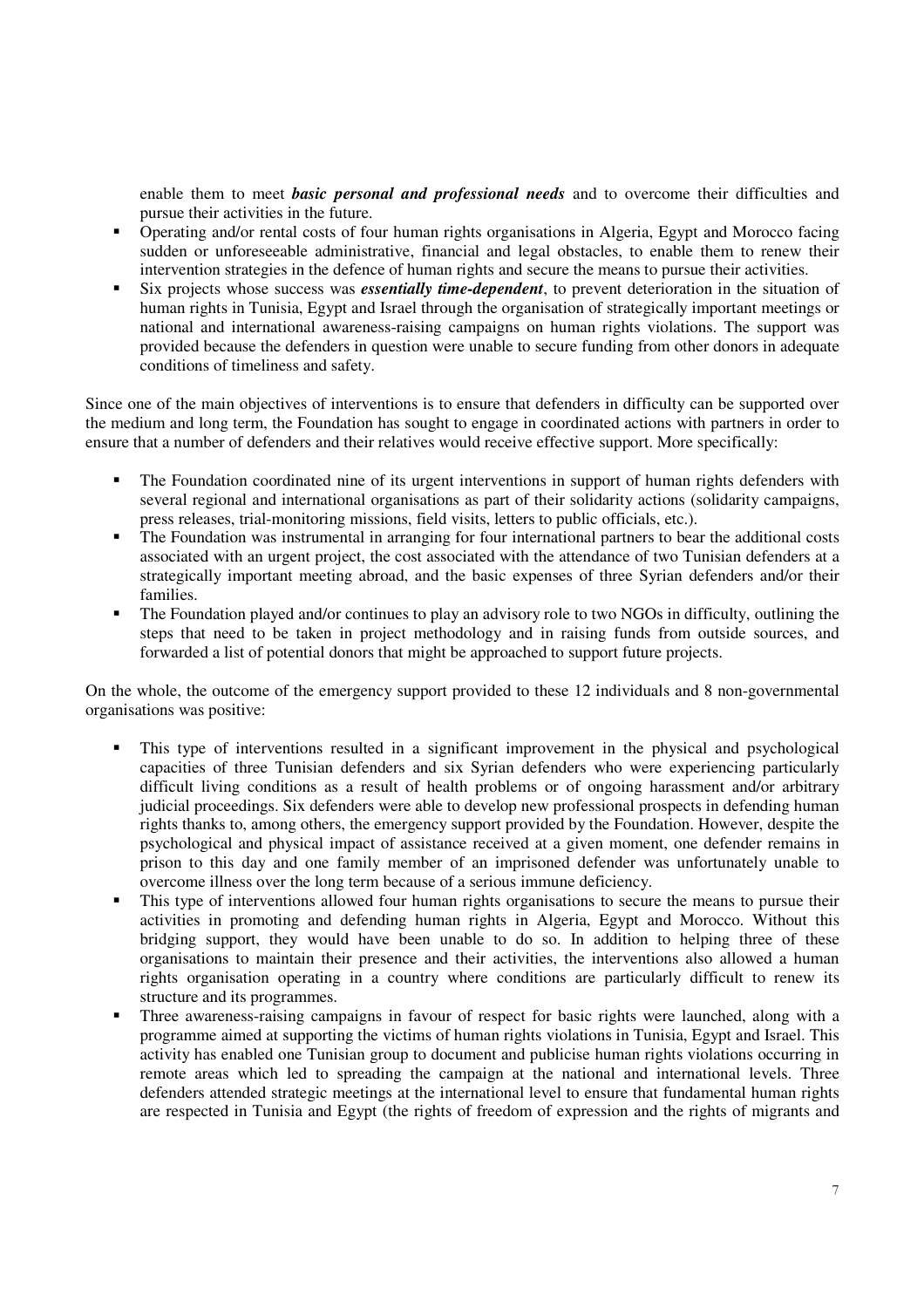refugees). At last, the urgent program enabled to alleviate pressure and stress that women and children felt due to house demolitions.

### *3.2. Strategic interventions in support of human rights defenders in prison or former prisoners of conscience in Syria and Tunisia*

Following decisions made at its meetings of March and October 2010, the Board of the Foundation established and renewed **two solidarity funds** (through four decisions) intended to support 107 individual Syrian and Tunisian defenders, current and former prisoners of conscience, as well as their families in 2010.

The main purpose of the two solidarity funds was to sustain the basic needs of human rights defenders who are current or former prisoners of conscience and who, because of their peaceful activities on behalf of human rights and in promoting democratic reforms in their countries, have been arbitrarily imprisoned and/or dismissed from their jobs and thus unable to attend to the basic needs of their families.

The funds have thus succeeded in preventing a further deterioration of the human rights situation in those two countries by supporting the basic living expenses of 107 defenders and their relatives.

In fact, the judicial and security systems in Syria and Tunisia are systematically and arbitrarily bent on crushing the freedoms of expression, information, movement, association and assembly of human rights defenders, and are doing so in total impunity. In Syria, while a vast number of defenders and political activists remained in prison in 2010, a massive crackdown was launched against many journalists and bloggers, lawyers and human rights activists, as well as leading figures of the Kurdish political movement, with enforced disappearances and cases of ill treatment and torture being routinely reported. More than 100 defenders and their dependants are banned from travelling abroad, even for health reasons, and independent human rights groups continue to be targeted by the authorities in the form of legal proceedings taken against them or of arbitrary office closures.

In Tunisia, many journalists and human rights defenders who had denounced the 'demagoguery' of the Tunisian government and the plebiscite-like process that marked the presidential election of 2009, were the targets of physical attacks, close surveillance, house arrests, virulent defamation campaigns in pro-government media and unfair trials leading to arbitrary sentences of three to six months of imprisonment. At the same time, even as most international organisations were welcoming the release on parole of the leaders of social protest movement in the mining region, they were still awaiting the restoration of their civil and political rights, their full reintegration into their occupations and independent investigations that had been requested into the ill treatments they had been subjected to while in detention.

With these two solidarity funds, more than 100 defenders and their families have been allowed to meet basic needs and to develop future prospects for their activities, which have been instrumental in bringing about the transformation process that has emerged in Arab societies in early 2011.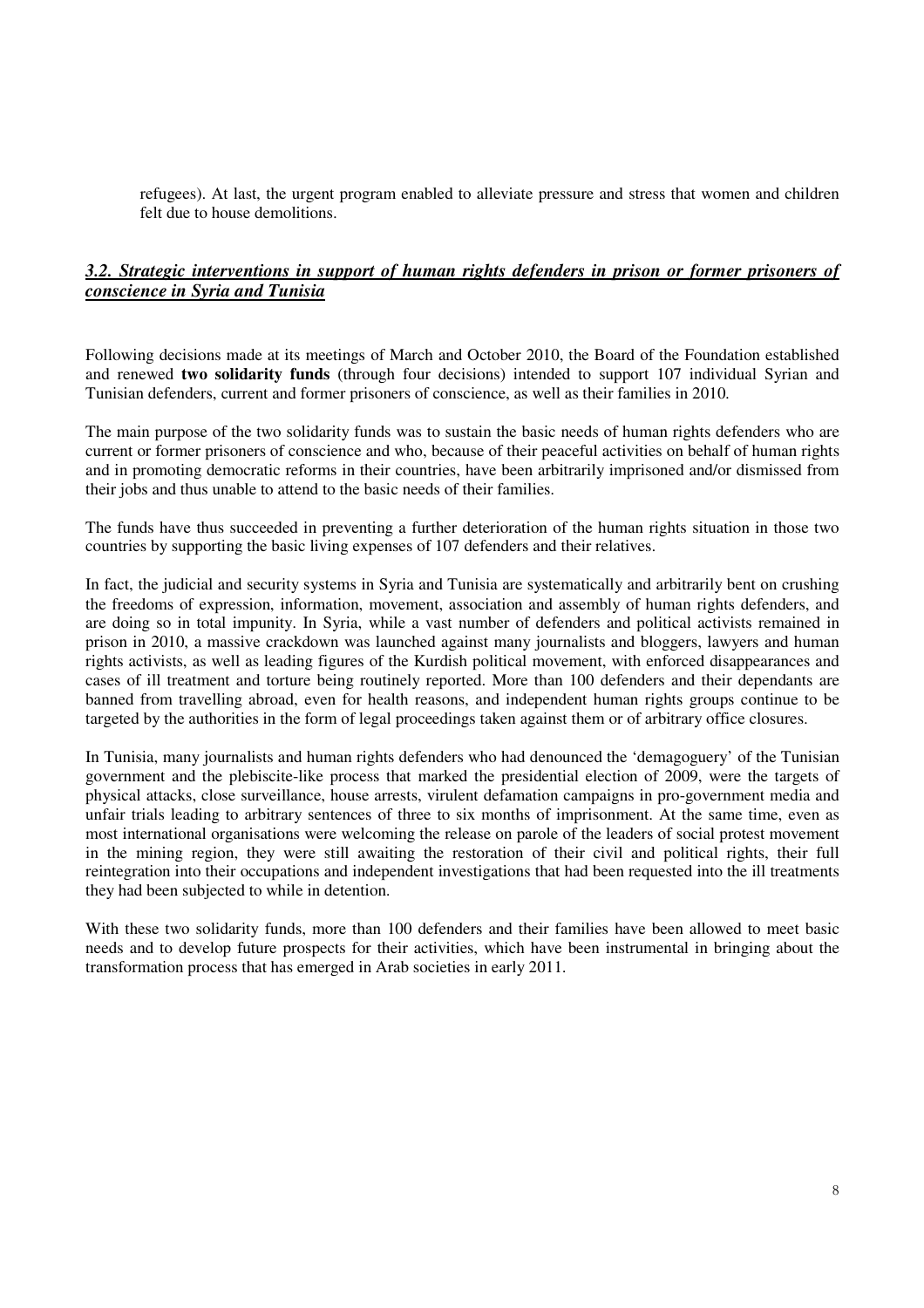#### *3.3. Interventions aimed at strengthening the capacities of defenders to develop and implement programmes dealing with sensitive subjects in the regional context*

Through decisions made at its meetings during the course of the year, the Board of the Foundation provided financial support to *projects undertaken by 12 human rights NGOs in the region in order to enable them to bolster their organisational capabilities<sup>3</sup>* .

Thanks to these grants, five human rights groups and organisations operating in countries where the environment is hostile (Syria and Algeria) were able to pursue their activities; three newly formed associations (in Egypt, Jordan and Israel) were able to enhance their visibility and their capabilities; and four other groups (in Israel, Palestine and Lebanon) were able to work on issues that are groundbreaking and sensitive in the regional context.

The project contributed strategic support in the following areas, among others:

- *Increased ability to provide legal aid and represent the victims of human rights violations* by six human rights groups and organisations, in particular organisations dedicated to defending women's rights and the rights of minorities, of migrants and refugees, of victims of torture and of labour union activists in the region.
- *Enhanced monitoring of human rights violations through the publication of detailed, factual reports and/or the provision of training* by four organisations seeking to raise the awareness of civil society and the local authorities about groundbreaking and sensitive issues, related in particular to the rights of harragas<sup>4</sup>, stateless persons and women in remote areas.
- *Strengthened advocacy efforts in favour of respect for human rights* aimed at national, regional and international bodies, in particular on issues related to the rights of women, minorities and refugees by four associations in the region. The advocacy activities of three of these organisations were made possible, in particular, thanks to the publication of detailed reports and the provision of legal aid to victims of violations.

In pursuing these objectives, the Foundation subsidised the following costs, among others: the rent and operating costs (including physical and human resources) of five organisations; the legal costs of four organisations; the cost of translating and publishing the reports of three organisations, and the travel costs incurred by three organisations attending meetings at the local or international level.

In the Board's review of regular funding requests, greater emphasis was placed on projects targeting groups seen as particularly vulnerable or needing special assistance, as well as projects focusing on subjects that are particularly relevant and sensitive in the regional context. These subjects included the following:

- Protecting the rights of minorities (three projects in Syria, Lebanon and Israel)
- Protecting the rights of migrants and refugees (three projects in Algeria, Jordan and Israel)
- Protecting the rights of women and strengthening her leadership (two projects in Israel and Egypt)
- Protecting economic and social rights (two projects in Palestine and Algeria)
- Combating impunity (two projects in Syria and Israel)

<sup>-</sup><sup>3</sup> Interventions aimed at helping to strengthen the capacities of sensitive human rights activities are decided at the EMHRF Board's regular meetings. This support provided by the Foundation to human rights defenders may not exceed  $\epsilon$  40,000. It usually falls between  $\epsilon$ 1,000 and  $\in$  20,000 and is generally allocated for a period of 6 months to 1 year.

<sup>4</sup> Word used in Arab dialect to designate clandestine migrants: *harragas* are the 'burners', those who burn their identity papers as they prepare to cross borders.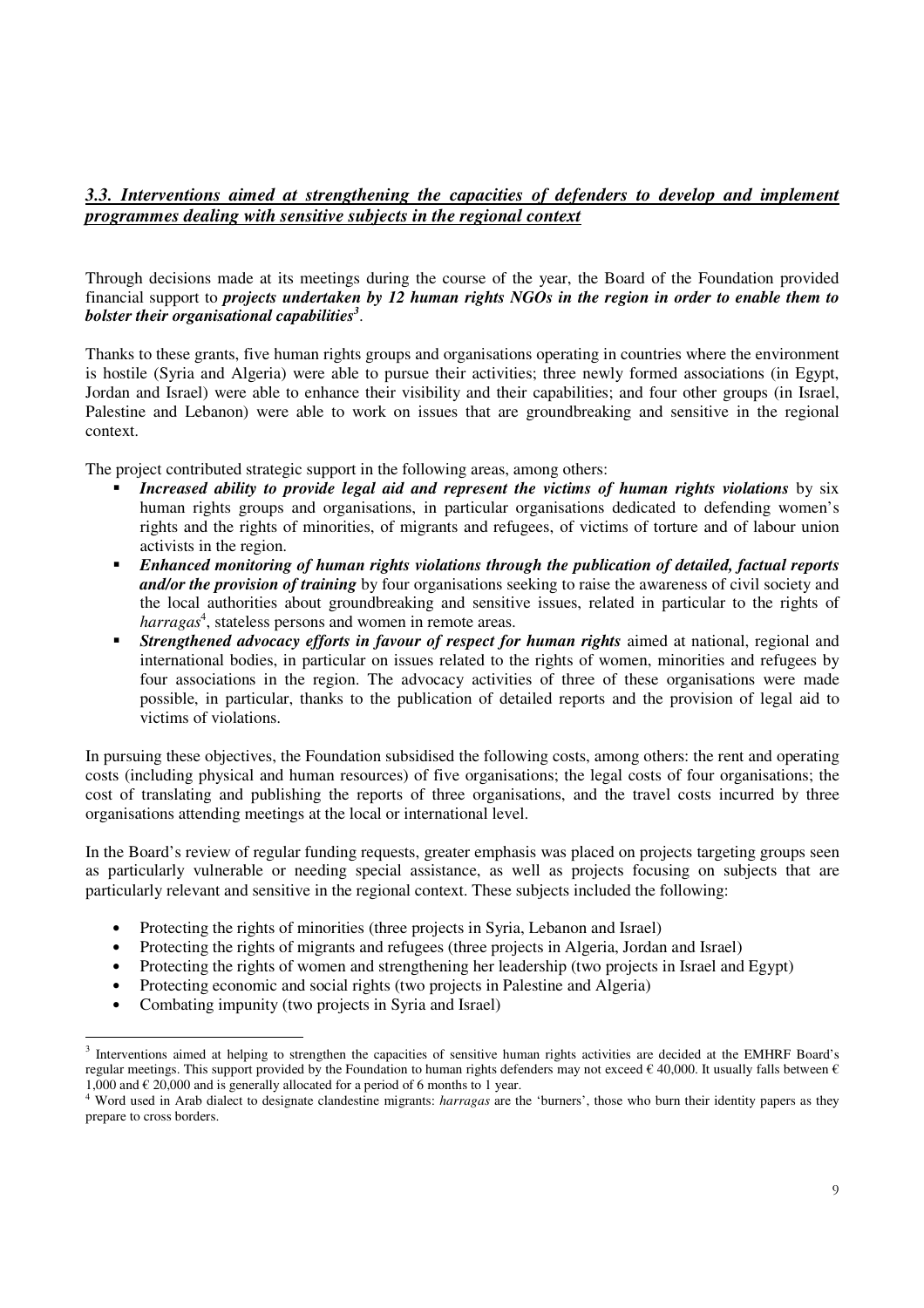In its role as intermediary and advisor to the beneficiaries of its grants, the Foundation:

- Encouraged five organisations to establish or maintain contact with networks at the regional and international level. The purpose of these contacts is to enable the organisations to share information on their experiences, to examine the potential for synergies and coordinated action, and as a result to benefit from non-financial support that contributes to the resonance and sustainability of their activities.
- Encouraged and assisted two associations one of them recently created, the other operating outside the capital city − in developing annual or multiyear action plans, backed by a fundraising strategy, to enable the Foundation, in consultation with partners, to respond strategically to the needs of these organisations by helping them to sustain their activities over the longer term.
- In five cases, facilitated contact, acted as intermediary, forwarded a list of potential donors and/or helped in the submission of funding requests.

It is difficult, at the moment, to measure the results of all the reinforcement grants provided to defenders by the Foundation, mainly because most of the partnerships established between the Foundation and the recipients are still ongoing.

Nonetheless, seven of the Foundation's interventions that have reached an advanced stage have made it possible:

- For three human rights organisations to maintain a physical presence on the ground, which would not have been possible without the Foundation's assistance, thus enabling them to renew their structures and their human rights programmes in two countries where conditions are particularly difficult;
- For two women's rights organisations to publish detailed studies on subjects that had not been addressed previously in the country, and to raise the awareness of local civil society about human rights violations through meetings, conferences and training;
- For one organisation to prepare the ground for a first network focusing on support to and the protection of the economic and social rights of women in the private sector in one country in the region;
- For several regional and international actors to receive detailed information on the human rights situations and violations, thanks to the press releases and publications issued by seven groups and NGOs receiving support from the Foundation, among others.

# **4. Following-up on the Situation of Human Rights Defenders and Strengthening Partnerships geared to supporting them over the long term**

In 2010, monitoring the situation of defenders and strengthening the coordination in favour of long-term support for them was conducted primarily by establishing and maintaining regular contact with recipients of funding and other partners at the national, regional and international levels.

The purpose of this activity is to assess the impact of the assistance provided and, if appropriate, to consider ongoing, longer-term support. Two activities were devoted to achieving this goal during the year:

*1. A visit to a country where conditions in which civil society operates are difficult.* The purpose of the Foundation's visit was mainly to meet defenders who had received its support, as well as major institutional partners, to discuss the situation of these defenders and explore opportunities for joint support. The visit also made it possible to meet other defenders and take stock of their situation and current projects. The report on the visit, along with recommendations on the actions and follow-up to be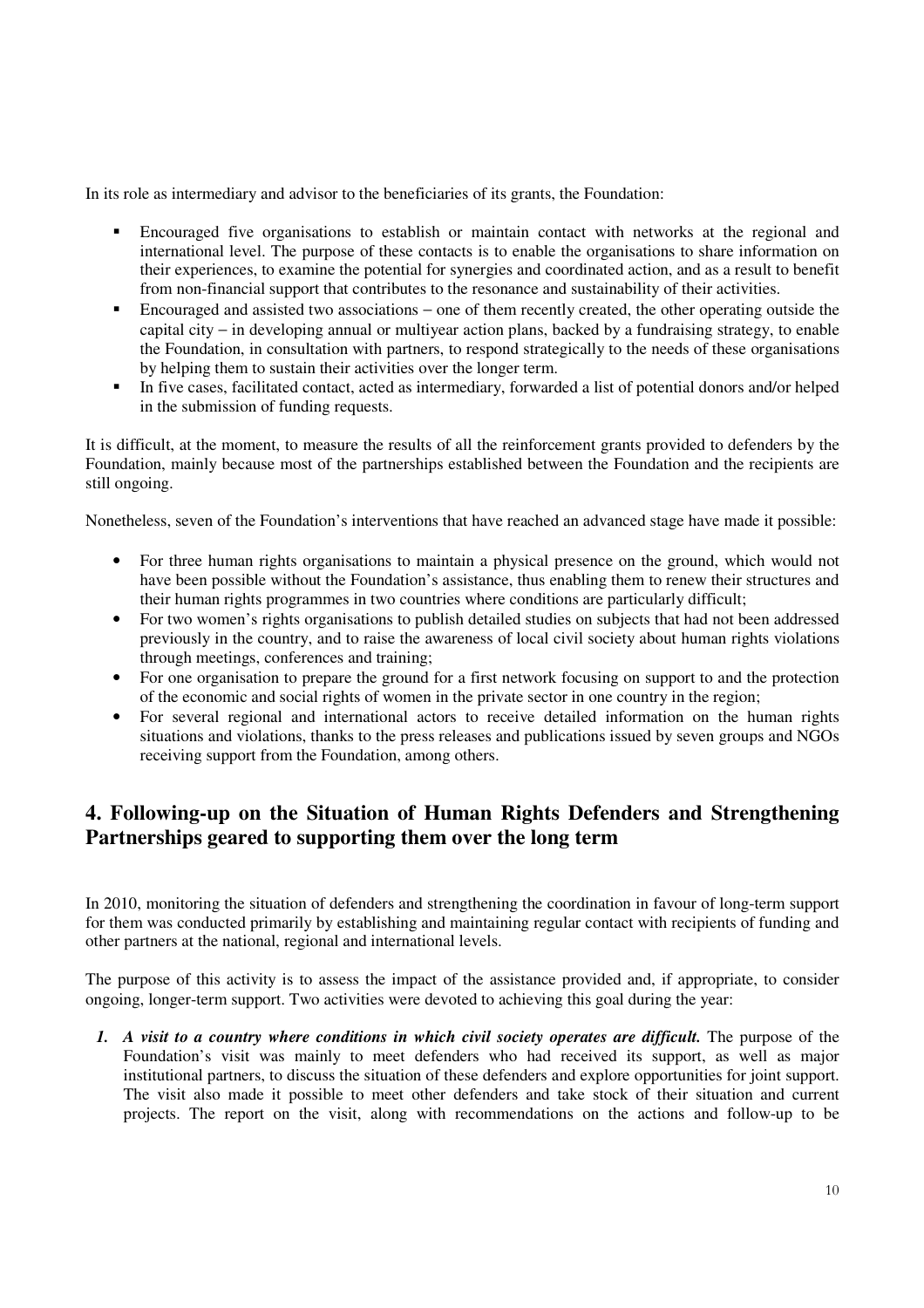undertaken, were discussed by the Board at its October meeting and distributed to a number of partners working on the country. As a result, a follow-up on the situation of six defenders was carried out in partnership with the Euro-Mediterranean Human Rights Network, the International Commission of Jurists and Amnesty International.

*2. Several follow-up meetings, in particular with Syrian, Algerian and Tunisian defenders, held in France and Morocco*. Representatives of the Foundation and, at times, some of its partners held six follow-up meetings with defenders in difficulty and/or recipients of EMHRF assistance in Paris and Casablanca during 2010. In addition to providing an opportunity for a regular follow-up on changes in the situation of defenders in those countries, where they face many difficulties, the meetings helped to foster cooperation and coordinate activities with other regional and international partners of the Foundation in providing support of a non-financial nature to human rights defenders. The results of these discussions and of the coordinated activities of several partners have been particularly encouraging, and the Foundation has undertaken a further follow-up on four cases.

At the same time, the Foundation has expanded its membership and involvement in networks of foundations that are active in Europe, North America and the Middle East, in an attempt to facilitate greater sharing of experiences and enhance cooperation in support of human rights defenders in the region.

To that end, the Foundation established closer cooperation with organisations and foundations in the United States that support human rights defenders through its participation in semi-annual conferences of the International Human Rights Funders Group (IHRFG)<sup>5</sup> in San Francisco (25-26 January 2010) and New York (13-14 July 2010). At the latter meeting, the Foundation, in partnership with the Fund for Global Human Rights (FGHR) and the Urgent Action Fund for Women's Human Rights (UAF), organised an information session to launch a dialogue with IHRFG members on the innovative mechanisms that have been put in place to support human rights defenders who find themselves in urgent situations. The outcome of these meetings was very positive, and the Foundation's presentation and its implementation of recommendations following the information session were received very favourably by IHRFG members.

The first meeting of a new working group on human/woman rights defenders is scheduled to take place over the course of 2011. In addition to becoming a forum for dialogue among IHRFG members on issues related to human rights defenders, the working group is expected to contribute to cooperation, information sharing and networking, including interactive exchanges and learning, on strategies to support defenders.

The Foundation has also been given fellow-member status in the Arab Foundations Forum (AFF), a recently created platform fostering dialogue among Arab foundations.<sup>6</sup> Joining the AFF will help to enhance the visibility and profile of the Foundation as a Euro-Arab donor, facilitate networking and raise awareness about human rights issues. The Foundation also continued to benefit in 2010 from its associate membership in the European Foundation Centre  $(EFC)^7$ , an international association of foundations which seeks, among other things, to promote exchanges of information and cooperation among foundations in Europe and beyond.

THRFG is an international foundation network with over 650 members representing approximately 275 human rights funding agencies operating around the world.<br><sup>6</sup> The Arch Foundations For

The Arab Foundations Forum is a pan-Arab grouping of foundations that seeks to strengthen dialogue, networking, training and cooperation among its members and with partners, with a view to bolstering the ability of Arab philanthropy to implement its vision. At the moment, the Forum serves as a platform for dialogue for 16 foundations in the region and beyond.

 $<sup>7</sup>$  EFC is an international association of foundations and corporate funds that is dedicated to creating a foundation-friendly legal and</sup> taxation environment, documenting their areas of intervention, shore up the infrastructure of the sector and promote cooperation between foundations and various other actors in Europe and elsewhere.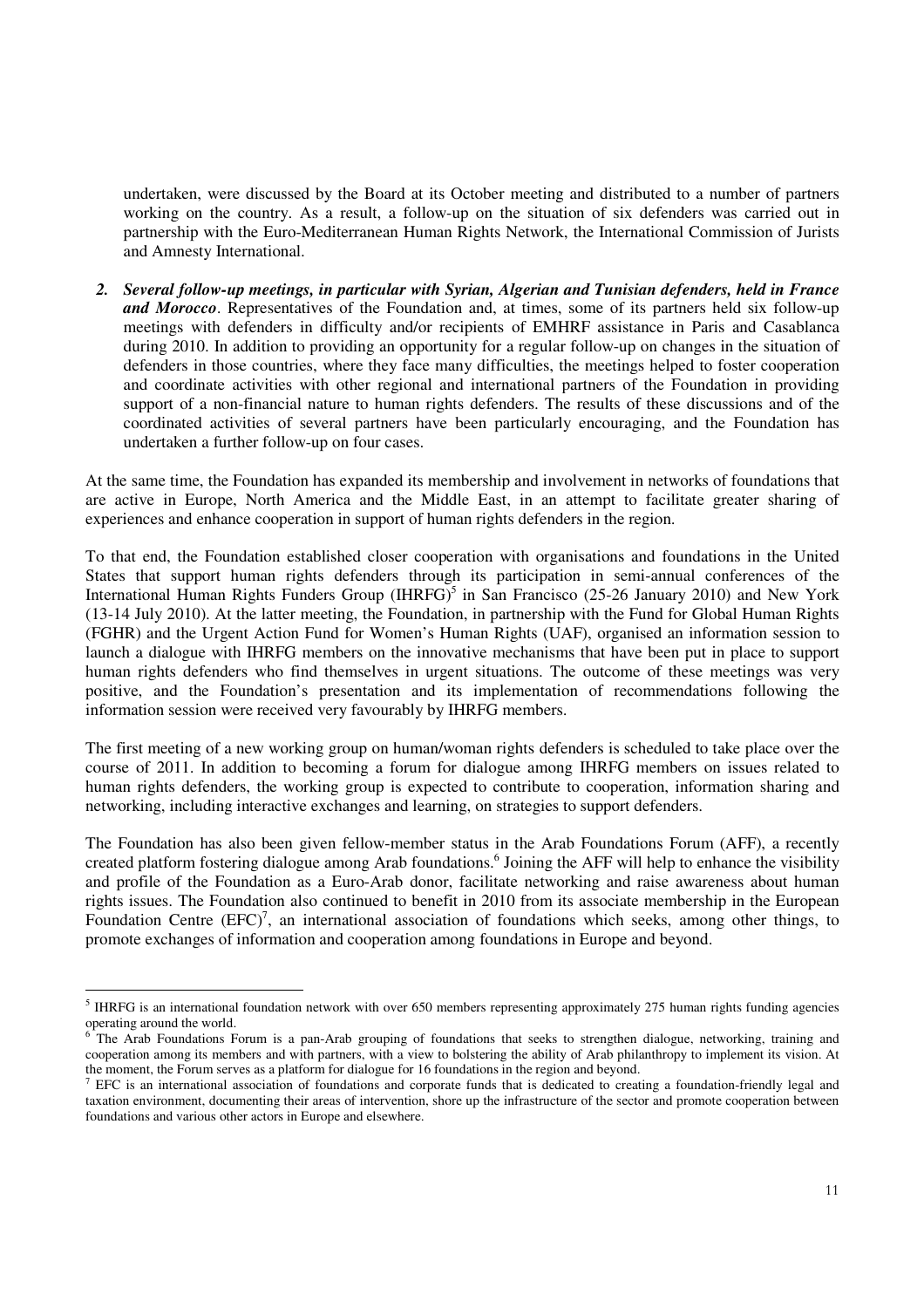# **5. The 2010 interventions in figures**

The following graphs are aimed at facilitating understanding of the Foundation's support to human rights defenders in 2010.

#### *5.1. Types of intervention*





*The proportion of urgent interventions increased relative to 2009 because of the deteriorating human rights situation in a number of countries, especially Syria and Tunisia, over the course of 2010.* 

*The Foundation's reinforcement and strategic grants, which are generally higher than emergency grants, benefited a larger number of people, mainly as a result of the establishment of the two solidarity funds for Syrian and Tunisian defenders. This support proved to be crucial in light of the events that took place in early 2011, and of the fact that few donors give priority to the subsistence costs of human rights defenders (basic expenses, material, operating and administrative expenses of independent NGOs, etc.), even though such support has proved to be decisive to enable them to continue their activities in recent years.* 

*The average amount of grants provided in 2010 was EUR 3914 per defender. This figure reflects the importance the Foundation attaches to the support itself rather than to the amount: the funding has an impact not only on the material situation of the defender but also and primarily on his or her morale.*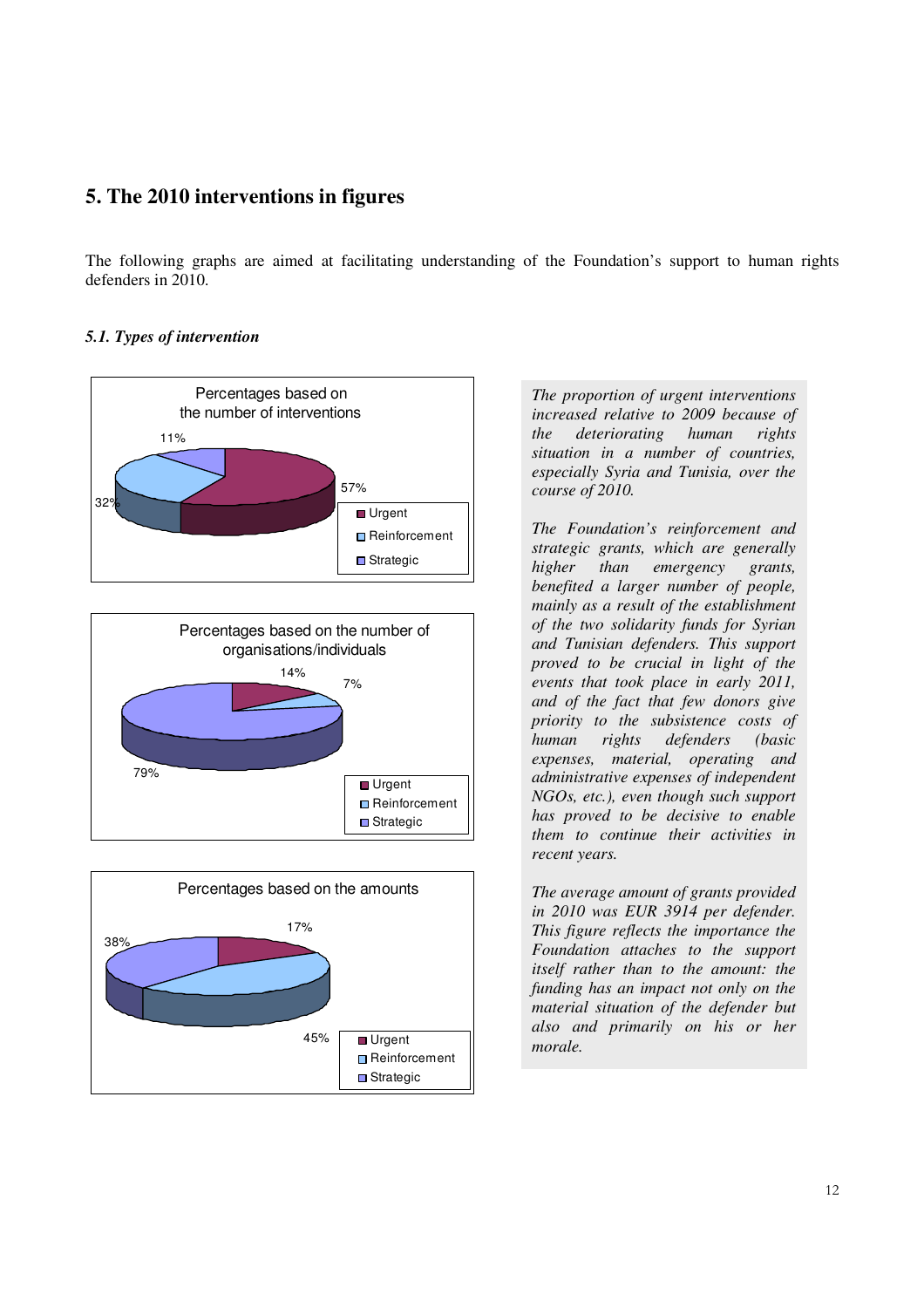#### *5.2. Thematic focus*







*In its 2010 interventions, the Foundation was particularly concerned with strengthening the fight against impunity and the rights of especially vulnerable groups in the region - in particular, women, current and former prisoners, minorities, as well as migrants and refugees - without neglecting the promotion and protection of all human rights (civil, political, economic, social and cultural) in countries of the region where conditions are particularly difficult.* 

*The number of interventions related to the promotion of the right to freedom of expression show an increase relative to previous years because of the large number of journalists and writers who received arbitrary prison sentences in 2010 because they had expressed support for democratisation and respect for human rights in their respective countries.*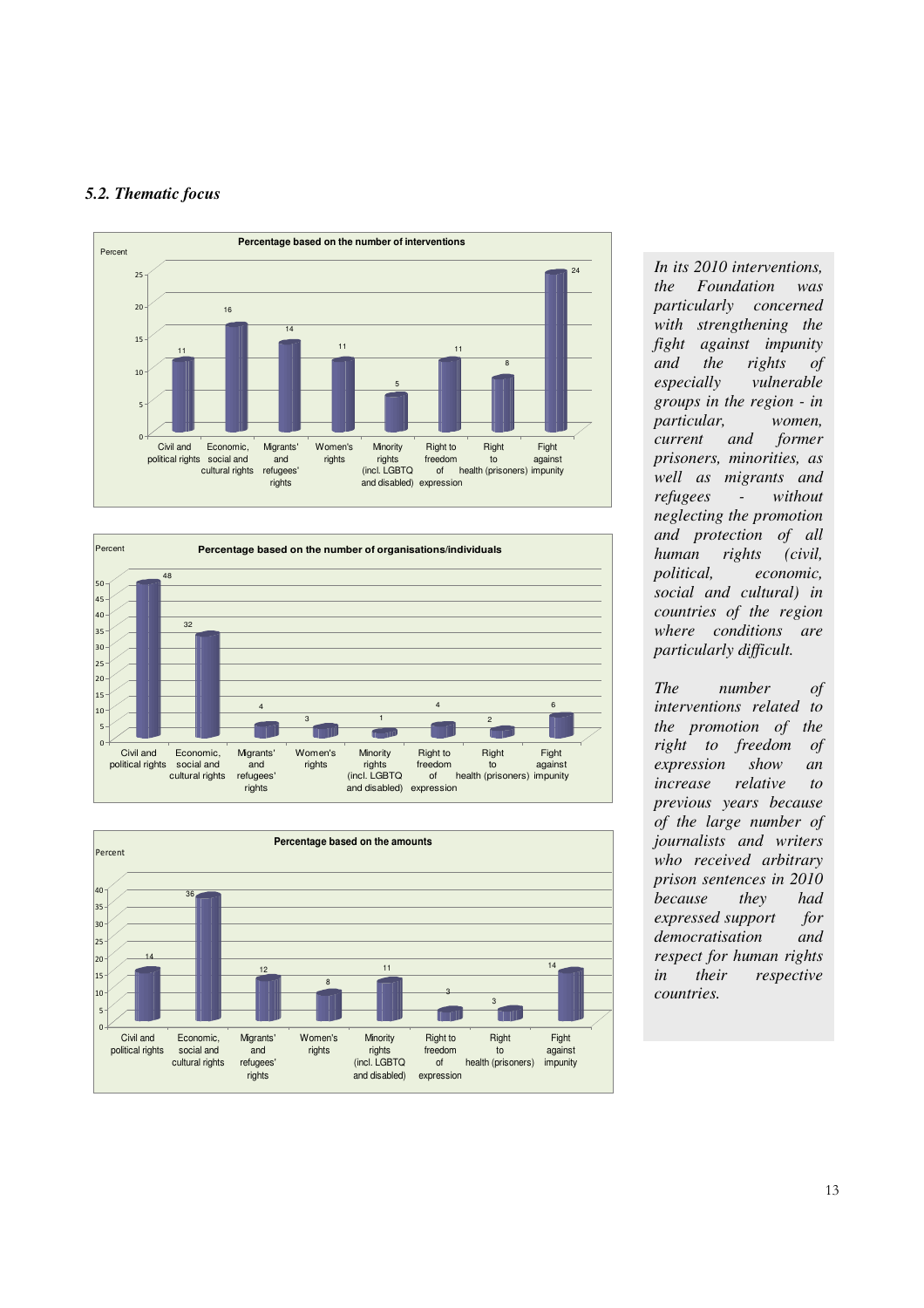#### *5.3. Activities of recipients***<sup>8</sup>**

-







*The activities undertaken by recipients of the Foundation's financial assistance cover a broad range; only the more representative categories of activities supported are illustrated here and below.* 

*Information and publication activities, as well as lobbying/advocacy campaigns and legal aid to the victims of human rights violations are the main categories of activities carried out by beneficiaries in terms of both the number of interventions and the amounts provided.* 

*Basic living and work expenses are the single most important category with regard to the number of beneficiaries because of the large number of defenders (110) who received funding under emergency requests and the two solidarity funds set up by the Foundation in 2010.* 

*To enable independent NGOs to built up their capabilities and heighten the visibility of their activities over the medium and long term, the Foundation essentially financed their operating expenses, including rent and overhead, human resources, equipment and supplies, as well as the cost of publishing detailed reports on the human rights situation in countries of the region.* 

<sup>&</sup>lt;sup>8</sup> Some interventions, by their nature, fall under more than one activity category. Thus an intervention may have been allocated to different categories as appropriate, in order to generate a comprehensive and relevant overview. As a result, the total for all categories may exceed 100 percent.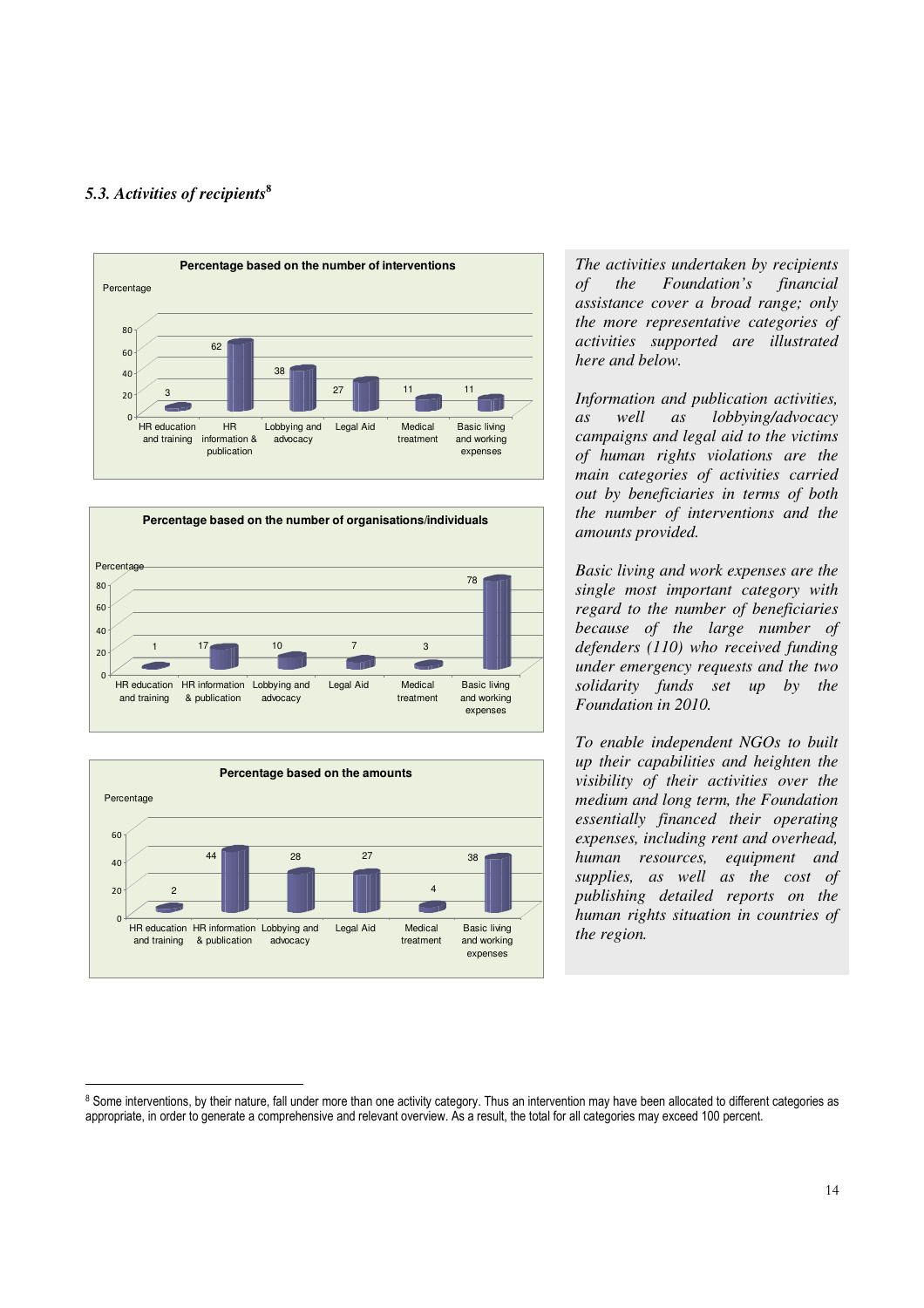#### *5.4. Types of expenditure covered***<sup>9</sup>**

-



<sup>&</sup>lt;sup>9</sup> Some interventions, by their nature, may have served to meet more than one type of expenses. Thus an intervention may have been allocated to different categories as appropriate, in order to generate a comprehensive and relevant overview. As a result, the total for all categories may exceed 100 percent.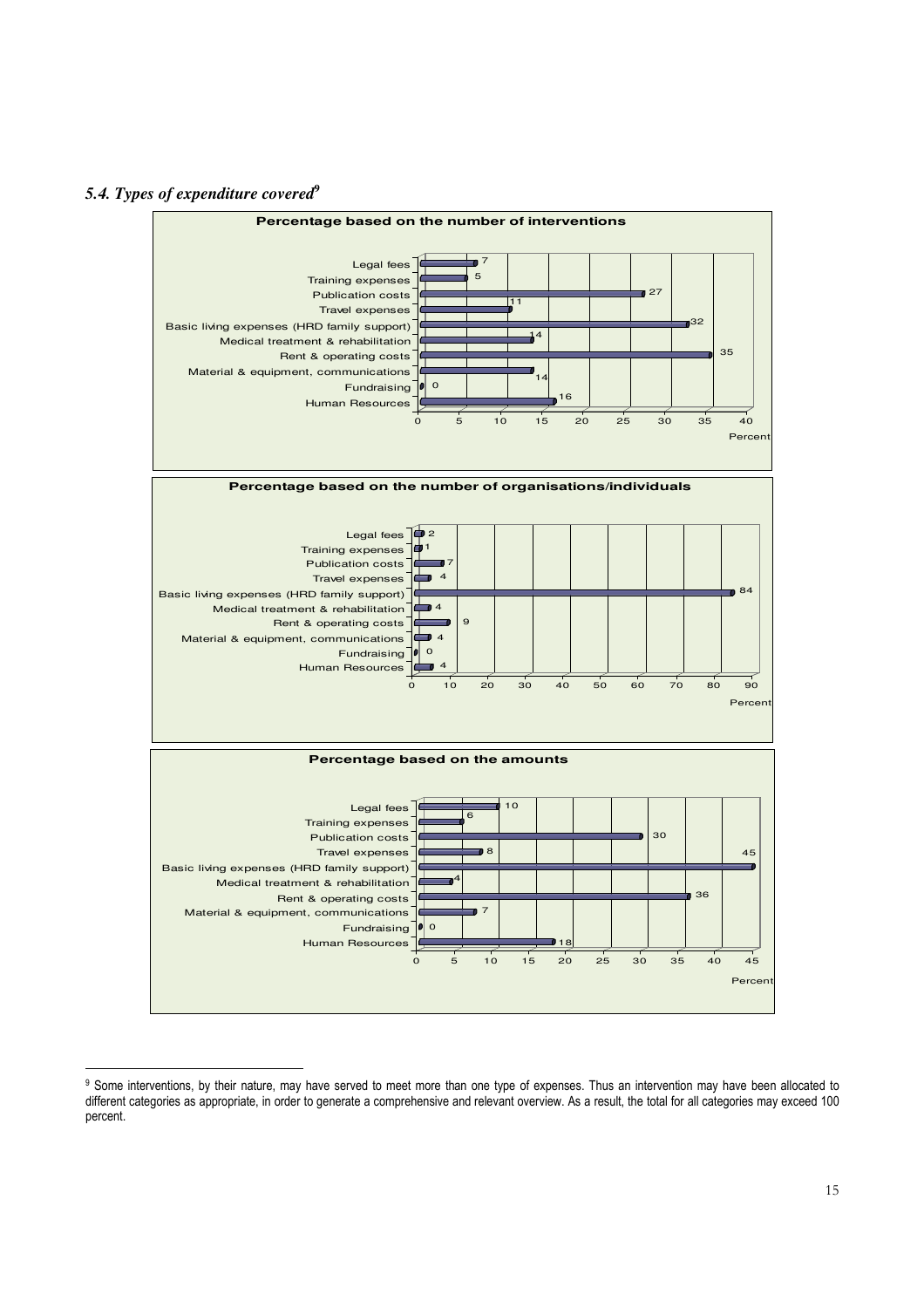## *5.5. Types of follow-up***<sup>10</sup>**



*One of the main goals of the Foundation is to help defenders in the region pursue their activities in the medium and long term. To that end, the Foundation has put in place a mechanism allowing for an active follow-up with beneficiaries.* 

*This follow-up activity consists mainly in providing advice on how to approach other funding agencies (project submission, contacts with potential donors), how to share information and create partnerships with key actors at the national, regional and international levels, and how to develop action plans and coordinated strategies to secure additional, nonfinancial support to strengthen the activities of defenders over the long term.* 

*The results of this activity are positive since 28% of EMHRF recipients have developed prospects for pursuing their activities either through concluding new partnerships or through securing additional funding by recommended donors.* 

<sup>-</sup><sup>10</sup> More than one type of follow-up may have taken place in the context of the Foundation's interventions. Thus an intervention may have been allocated to different types as appropriate, in order to generate as comprehensive and as relevant as possible an overview. As a result, the total for all types may exceed 100 percent.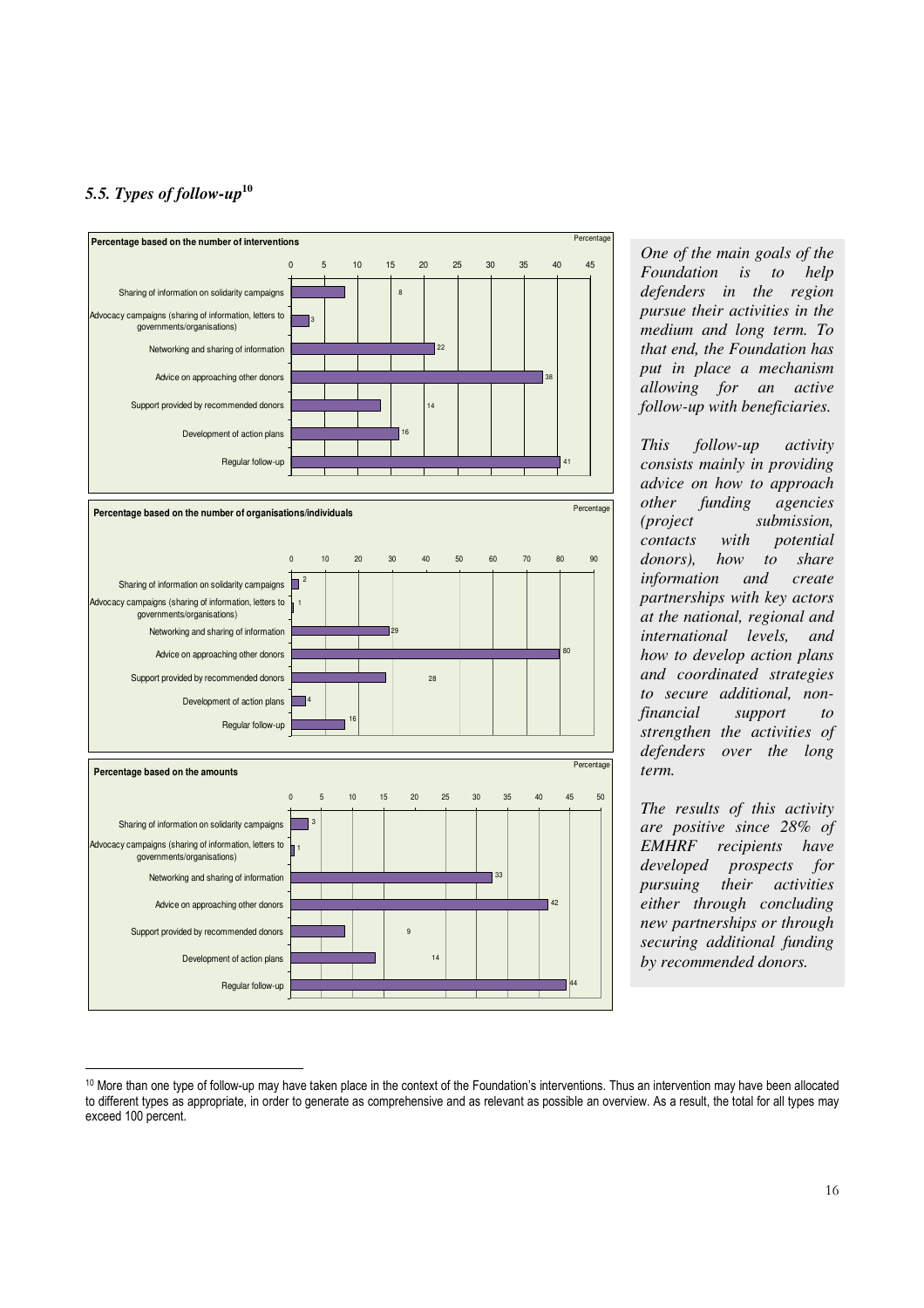#### *5.6. Gender***<sup>11</sup>**

-







*The gender dimension is an integral part of the Foundation's intervention strategy.* 

*The situation and specific role of women in the protection of human rights require special attention, and the Foundation accordingly attaches great importance to projects that are specifically intended to deal with gender issues and strengthen the involvement and leadership of women defenders. The percentage of interventions dealing with gender remains unchanged from previous years and it approximately reaches 20% of all interventions annually.* 

*The rapid increase in grants to the families of defenders – consisting mostly of women and children – compared to 2009 is mainly due to the renewal of the solidarity funds for Syrian and Tunisian human rights defenders in 2010.* 

 $11$  More than one intervention may have been intended both to strengthen the leadership of women defenders and support a project on women's rights. The interventions were allocated between these two categories as appropriate in order to generate a comprehensive and relevant overview.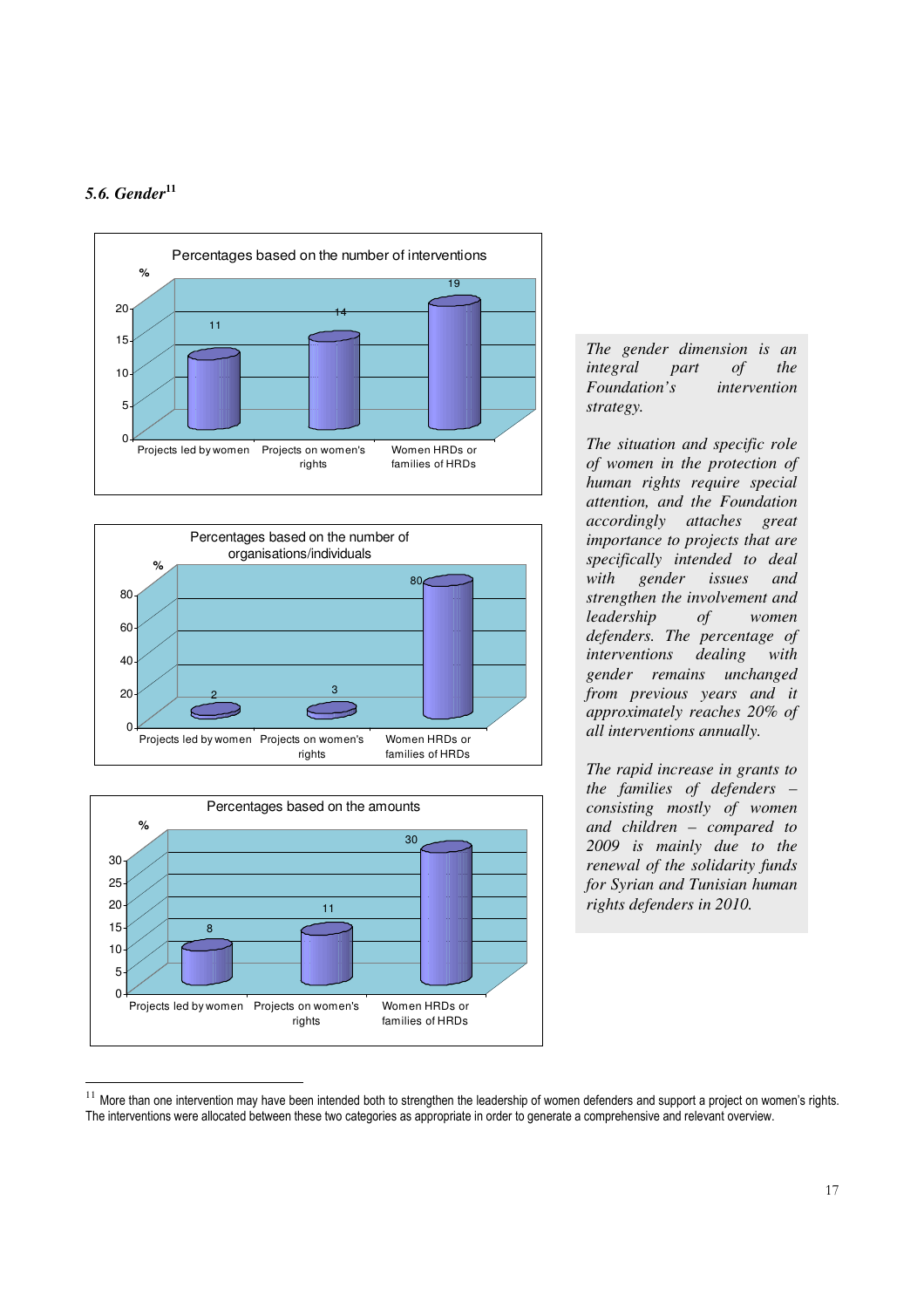### *5.7. Countries*





*Against the background of the broad trends that prevailed at the national and international levels, the year 2010 highlighted once again the existence of important needs expressed by defenders active in Syria and Tunisia.* 

*Defenders in those two countries were subjected to constant pressures and repression, which explains that they remained the main recipients of EMHRF funding in 2010. At the same time, independent NGOs are often unable – or are able only with great difficulty – to register legally and as a result have only limited access to national or international funding. This has an impact on their level of operations and on their longterm prospects. For these reasons, the Foundation has continued to treat these countries as priority intervention areas in 2010.* 

*The increase in support to Palestinian and Israeli defenders in the past two years is due mainly to the deteriorating environment and human rights situation, with the organisations defending the human rights of Palestinians being the targets of arbitrary and repressive legislative measures.*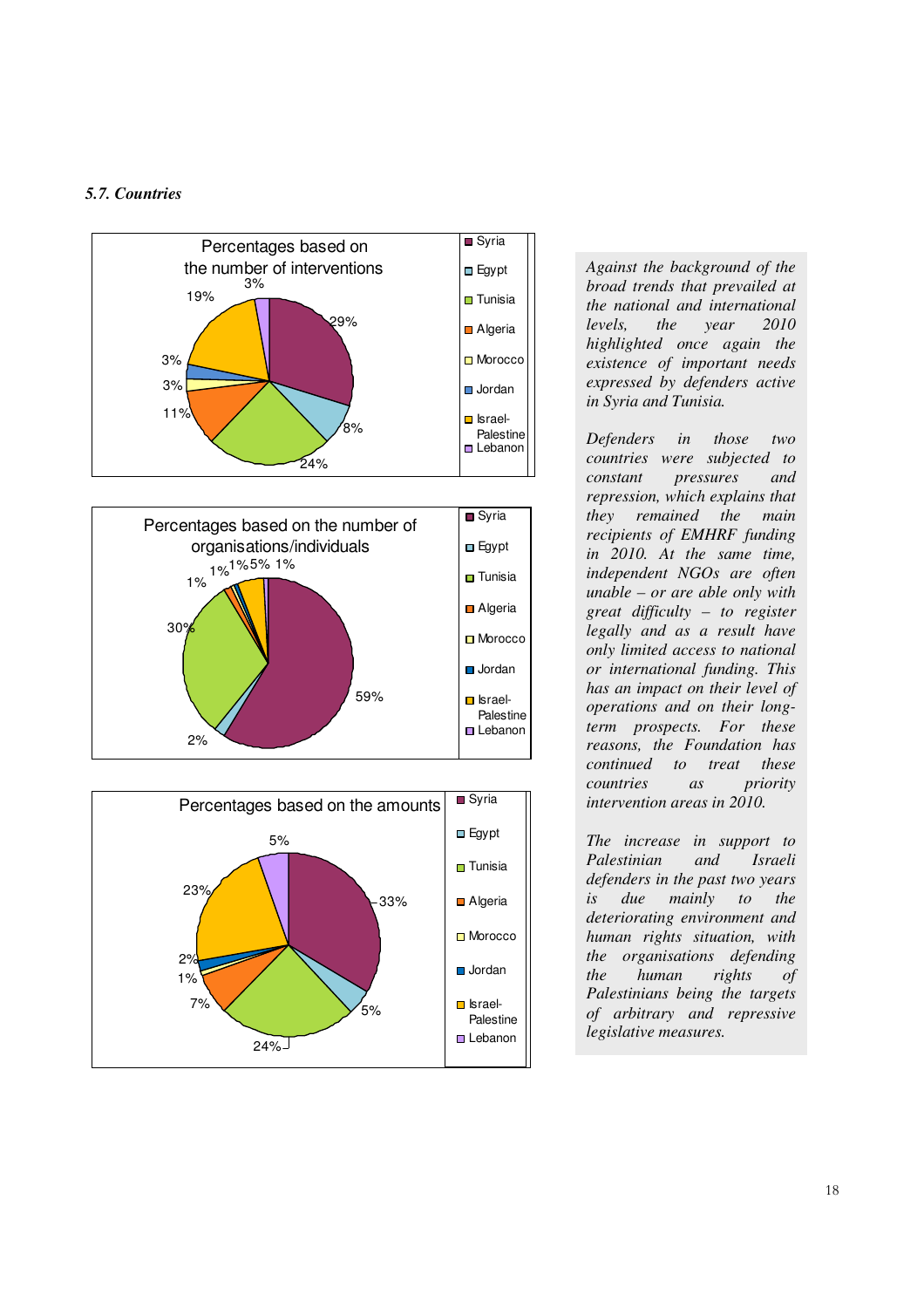# **6. Organisational Matters**

### *6.1. External Evaluation*

In 2010, the European Commission conducted an evaluation of the European Instrument for Democracy and Human Rights (EIDHR) in its support for human rights defenders. The overall goal of the study was to measure the *quality of the actions* intended to benefit defenders that were funded under the EIDHR between October 2008 and February 2010, and to recommend *measures aimed at improving this support* in order more effectively to meet the protection needs of defenders in third countries and to strengthen their situation and their capabilities<sup>12</sup>.

The results of the evaluation were particularly positive for - among others - the Foundation, as the consultant mentioned in her final report: "*The strategic relevance of this Project [the activities of the EMHRF] for the EU and its tangible relevance for defenders and for CSOs [civil society organisations] are self-evident. Most of the activities and funding grants are directly focused on the protection of and support for defenders… and the files are subjected to a rigorous qualitative follow-up. As a result, the Project is among the most effective and best targeted of all those conducted under the HRD programme of EIDHR at the moment*".

With regard to the recommendation that mentoring and administrative support services be developed further within the Foundation, a number of decisions and concrete steps were made in 2010, and an amendment to funding contract was signed with the European Commission in March.

#### *6.2. Financial Partnerships*

In 2010, the Foundation enjoyed the trust of, and received generous contributions from the Swedish International Development Cooperation Agency (SIDA), the European Commission through the European Instrument for Democracy and Human Rights (EIDHR), the Danish International Development Agency (DANIDA), the Open Society Institute (OSI) Foundations and the Sigrid Rausing Trust (SRT), as well as other Danish private foundations.

At the same time, the Foundation sought to diversify its funding sources in an effort to bolster its prospects for pursuing and expanding its activities in light of the changes taking place in the region. With that purpose in mind, the Foundation held a number of meetings with representatives of the French Foreign Ministry during the year.

#### *6.3. Information and Communications*

-

In 2010, the Foundation maintained its policy of confidentiality regarding most of the information related to beneficiaries of its funding. This policy was adopted and implemented because of the serious risks to which the

 $12$  The EMHRF - together with eleven recipients - benefits from the support from the European Commission within the framework of the EIDHR for its project aimed at supporting and reinforcing the capacities of human rights defenders in the Euromed region for 2009-2011.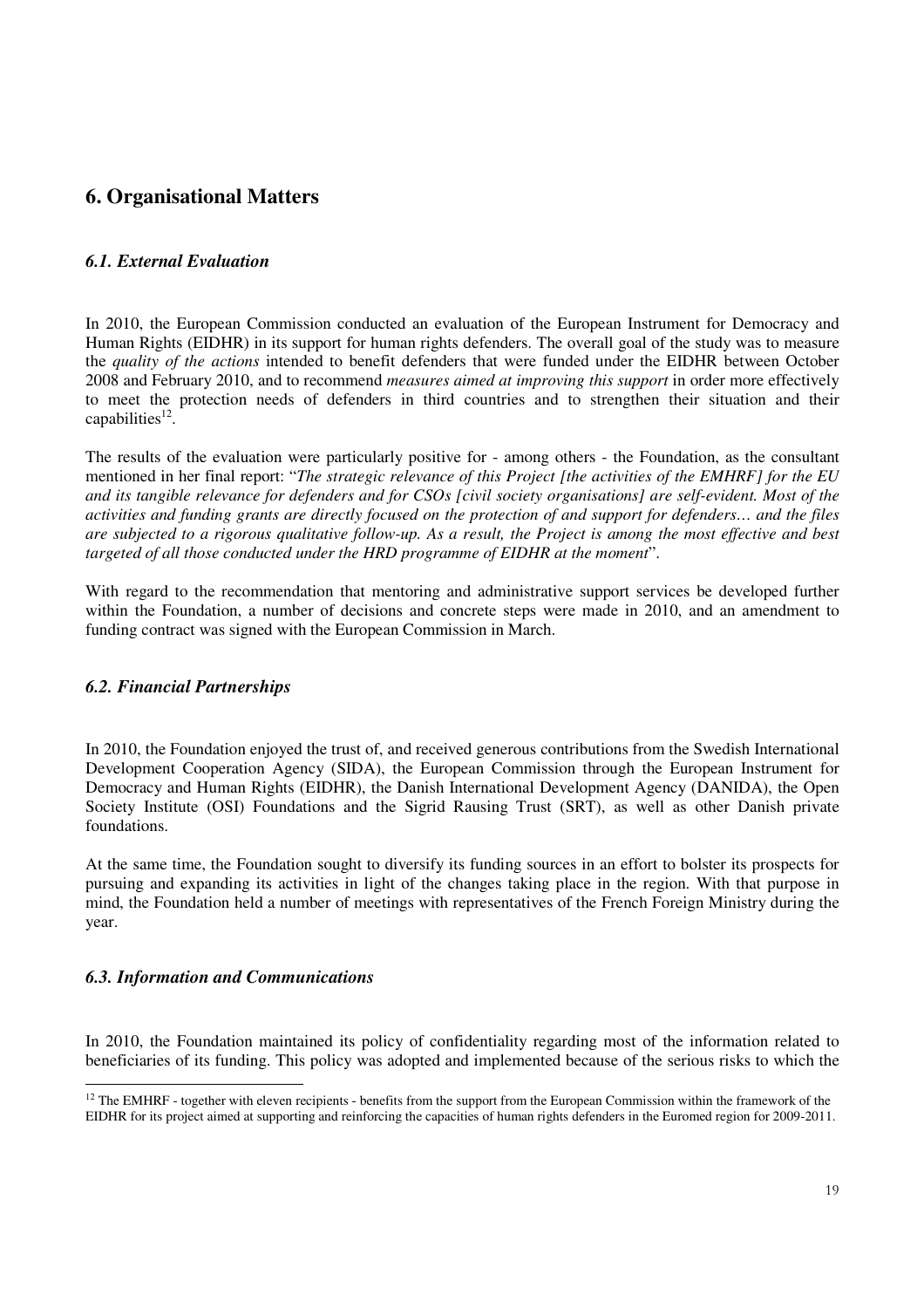activities and persons applying for funding, the recipients of funds or other human rights defenders in the region could be exposed. At the same time, the Foundation ensures that its activities are transparent by providing detailed information to its main donors about its interventions and activities in support of organisations, groups and individual defenders in the region.

The Foundation has also updated and developed its website on a regular basis, with clear explanations about the rules governing the presentation of emergency and regular funding requests, as well as deadlines for submissions, in the three working languages of the Foundation (English, French and Arabic), so as to make this information and these basic documents easily accessible: http://www.emhrf.org/.

And finally, the Foundation has developed a secure forum designed to protect the safety and security of communications and consultations between the Secretariat and the Board members as well as secure access to its archives, which could be extended in the future to other partners operating in hostile environments.

#### *6.4. Risk Analysis and Sustainability*

-

The following are the major risks that have been identified by the Foundation with respect to the granting of financial assistance to human rights defenders in countries of the southern and eastern Mediterranean:

- *A risk of increased repression of recipients of funding from the Foundation*. Assistance received from the Foundation has not, until now, led to physical, legal or psychological repression against defenders because the principle of secrecy has been strictly enforced in the review of applications, in the decisions to grant support and in the transfer of funding to recipients. Secrecy rules govern all documents that are made public. These documents mention neither names nor any amounts<sup>13</sup>. Communications are made secure though encryption. At the same time, the Foundation informs its main donors about all of its activities and applies the principle of transparency with extreme vigilance.
- *A risk associated with the freezing or interception of funds by someone other than the beneficiary defender*. The outcomes have been relatively satisfactory until now, the only exception being the funding granted to the Association tunisienne de femmes démocrates (ATFD) to support its training and documentation project within the Ilhem Marzouki Women's University, which was arbitrarily seized from the association's bank account in early 2010. The Foundation immediately raised this matter with several bodies, including the European Parliament and the European Commission. The Board and the Secretariat also requested assistance from the Foundation's bank in Denmark, and a partly favourable outcome was finally reached in January 2011. Vigilance in this area is ongoing. Precautionary steps are taken and various types of information are collected from the recipient before, during and after the transfer.
- *A risk that funding could have an unintentional destabilising impact on civil society (a worsening of rivalries, disinformation), and the potential consequences of misuse or fraudulent use of the funding (diversion, corruption)*. These risks have been avoided until now, but vigilance remains constant in this area. The amounts granted as part of the Project represent a significant limit on the risks of misuse. A strict assessment made prior to the decision and the recipient's commitment tend to limit the risks. Recipients must meet a number of accountability rules and the Foundation monitors them on a regular

<sup>&</sup>lt;sup>13</sup> With one exception, mentioned below, where publication was made necessary because of the need to raise the issue at the state level.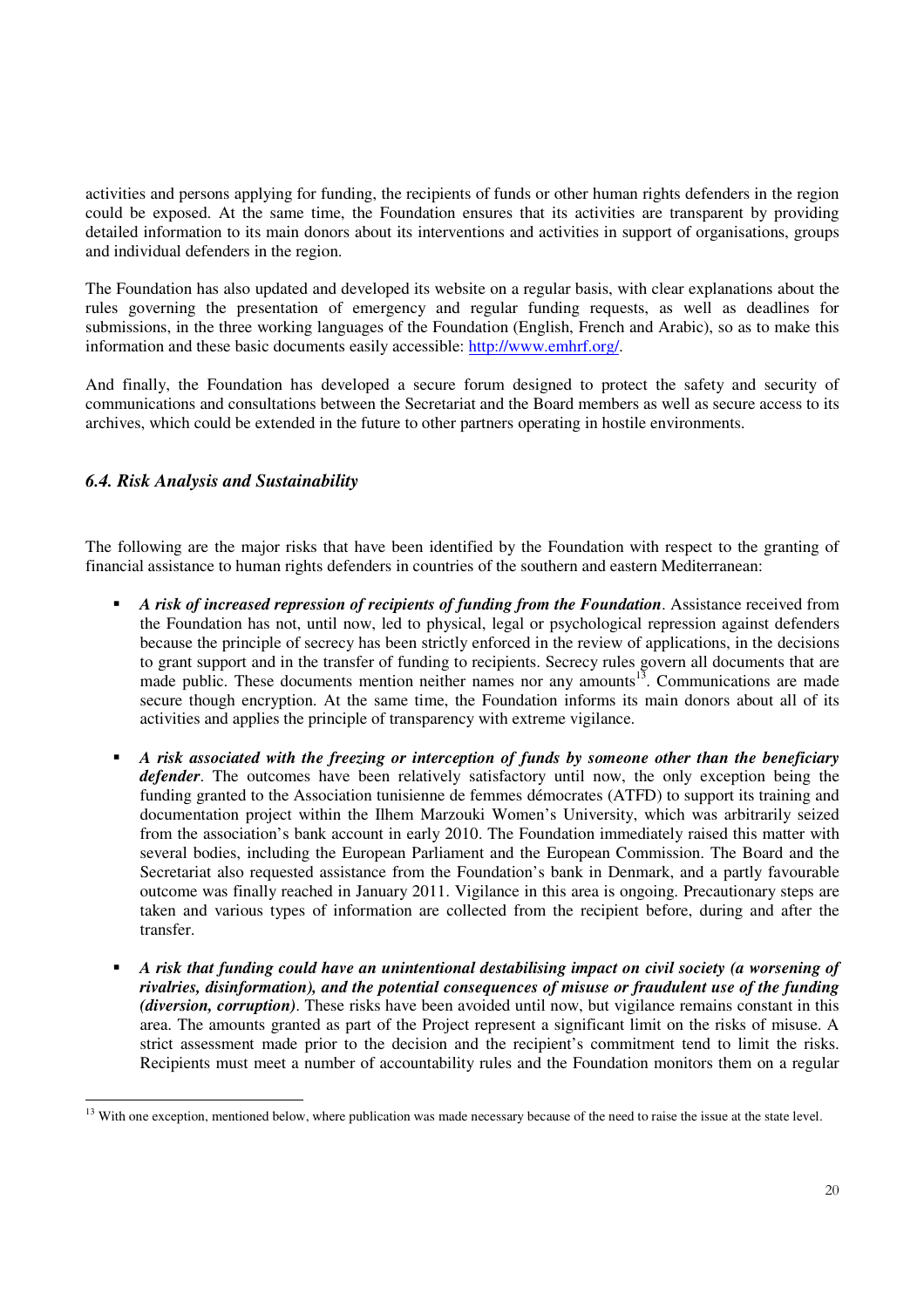basis. The Foundation also reserves the right to request that the funds be reimbursed when the purpose of the contract has not been met.

The sustainability of the Foundation's actions is based on the following elements:

- Access to flexible, quick and localised assistance is necessary; it also bolsters significantly the ability of human rights defenders to work in the region.
- Thanks to the composition of its Board, which includes officials from several international (FIDH, ICTJ) and regional (EMHRN, CIHRS) organisations as well as acknowledged experts in affairs of the region, the Foundation has direct access to NGOs and defenders, which enables it to benefit from a unique and highly qualified source of knowledge and to obtain quickly reliable and detailed information needed for its work, thus improving the quality and targeting of its activities.
- The Foundation remains attentive to its partners and to civil society on an ongoing basis through its monitoring activities and its regular visits to the region, which enable it to react to changes in local and regional conditions and to respond to the needs that are expressed.
- The Foundation concentrates its work on a region that is clearly circumscribed, which means that it can develop a specific image and be a preferred partner in its field of activity.
- The Foundation encourages, as needed, the participation and mobilisation of other national, regional or international organisations in efforts to provide long-term political and institutional support to defenders.
- The Foundation takes a rigorously calculated risk by granting modest levels of funding to defenders at risk, small emerging organisations and groundbreaking activities.
- Thanks to the close contacts it maintains with civil society actors and organisations, the Foundation is in a position to offer advice and act as an intermediary between defenders and international donors in those cases where a funding request is a clear candidate for support by another organisation.
- The Foundation actively seeks to secure funding and diversify sources of funding in support of its activities aimed at providing assistance to human rights defenders in the region.
- Last but not least, the Foundation grounds its intervention strategy in the right and freedom of association.

#### *6.5. Internal Governance*

The composition of the Foundation's Board remained unchanged in 2010. The Board is made up of nine members who fulfil their mandate on a volunteer basis.

In 2010, the Secretariat of the Foundation included the following staff members:

- Anne-Sophie Schaeffer (graduate in international public law), employed full-time as program manager in Copenhagen;
- Katrine Høybye Frederiksen (graduate in foreign languages), employed part-time as administrative secretary in Copenhagen, beginning in April 2010;
- Roger Jalkh (graduate in communications), employed full-time as project assistant in Copenhagen, beginning in July 2010;
- Chrysoula Galanaki and Nadine Morgan were employed as interns in Copenhagen during the year 2010, both for a six-month period.

The Foundation also hired accounting and IT services on a part-time basis during the year. The audit of its accounts was performed by the Copenhagen office of *Deloitte*.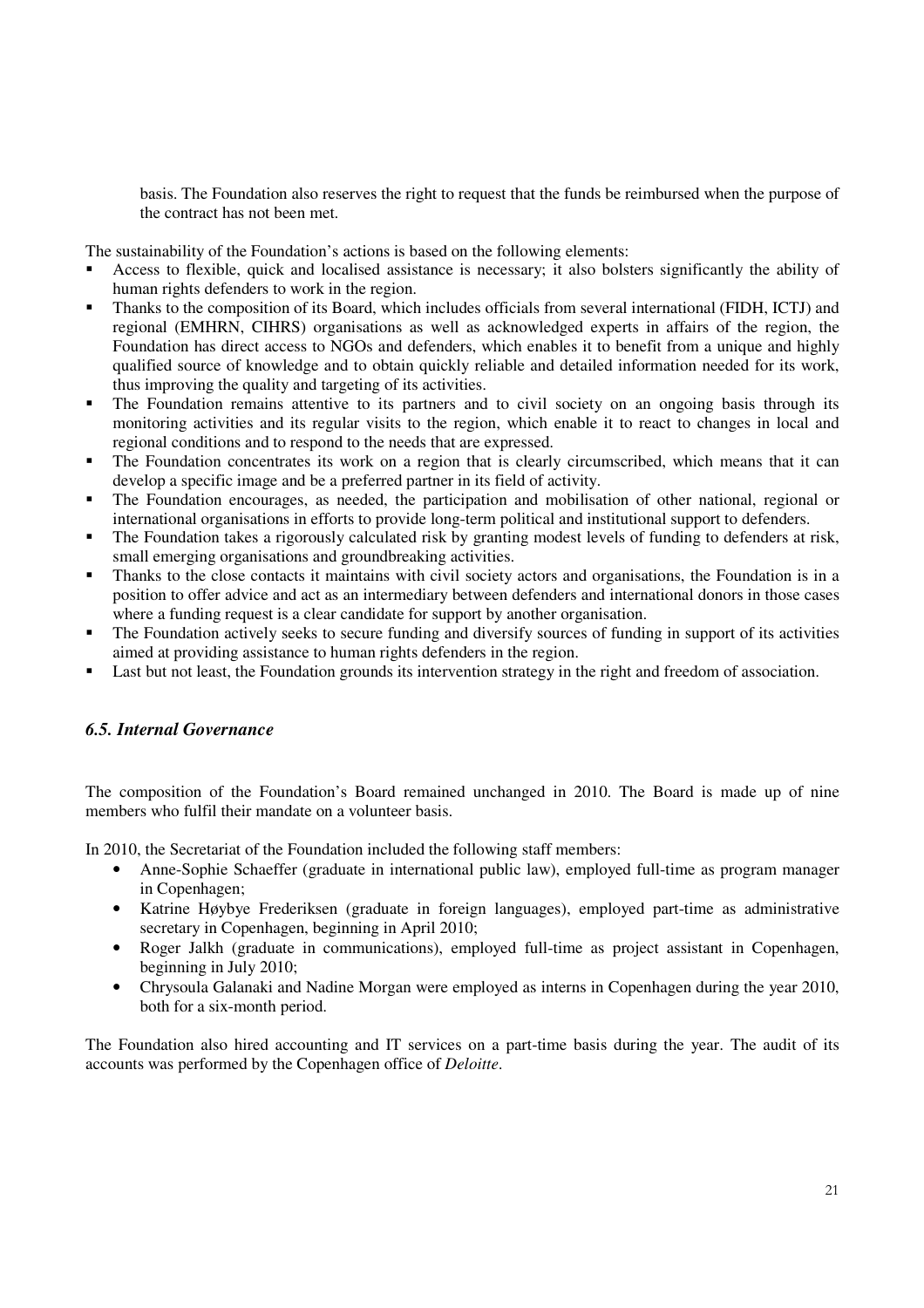# **Appendix 1: Overview of EMHRF Interventions 2005-2010**

Over the past six years, the Euro-Mediterranean Foundation of Support to Human Rights Defenders (EMHRF) allocated 170 grants in support of 300 individual defenders and organisations in the South-Mediterranean region. The total amount of financial assistance provided by the Foundation almost reached 2 millions Euros<sup>14</sup>.

The evolution of the Foundation's grants is illustrated in the following graphs:



2005 2006 2007 2008 2009 2010

 $\Omega$ 

 $\frac{1}{\sqrt{2}}$ 

*These graphs show substantial increase in the Foundation's support since 2008 - an increase that is explained mainly by a worsening of the human rights situation in the region, especially in the countries targeted for priority intervention by the Foundation.* 

*The increase in the distribution of support is also associated with the specific profile developed by the Foundation in the past six years. Thanks to that profile, the Foundation is now recognised as a major source of support by human rights defenders in this region.* 

*A reduction in the total amount of support and in the number of recipients can be noted in 2009. This reduction is mainly due to the fact that many grants that were made in late 2008 were still in effect in 2009. Most of these grants have been renewed in 2010.* 

*In light of the changes occurring in some countries and of the critical situations for human rights defenders in others, such as Libya and Syria, the Foundation anticipates increasing its interventions in the future in order to be able to respond to the needs expressed by human rights defenders at this crucial juncture.* 

<sup>&</sup>lt;sup>14</sup> Of approximately 800 information and funding requests received by the Foundation during the period 2005-2010, about 20 percent received financial assistance. Note that members of the Euro-Mediterranean Human Rights Network (EMHRN) represent only 22 percent of the ultimate recipients of EMHRF support because they generally have greater scope for networking and fundraising.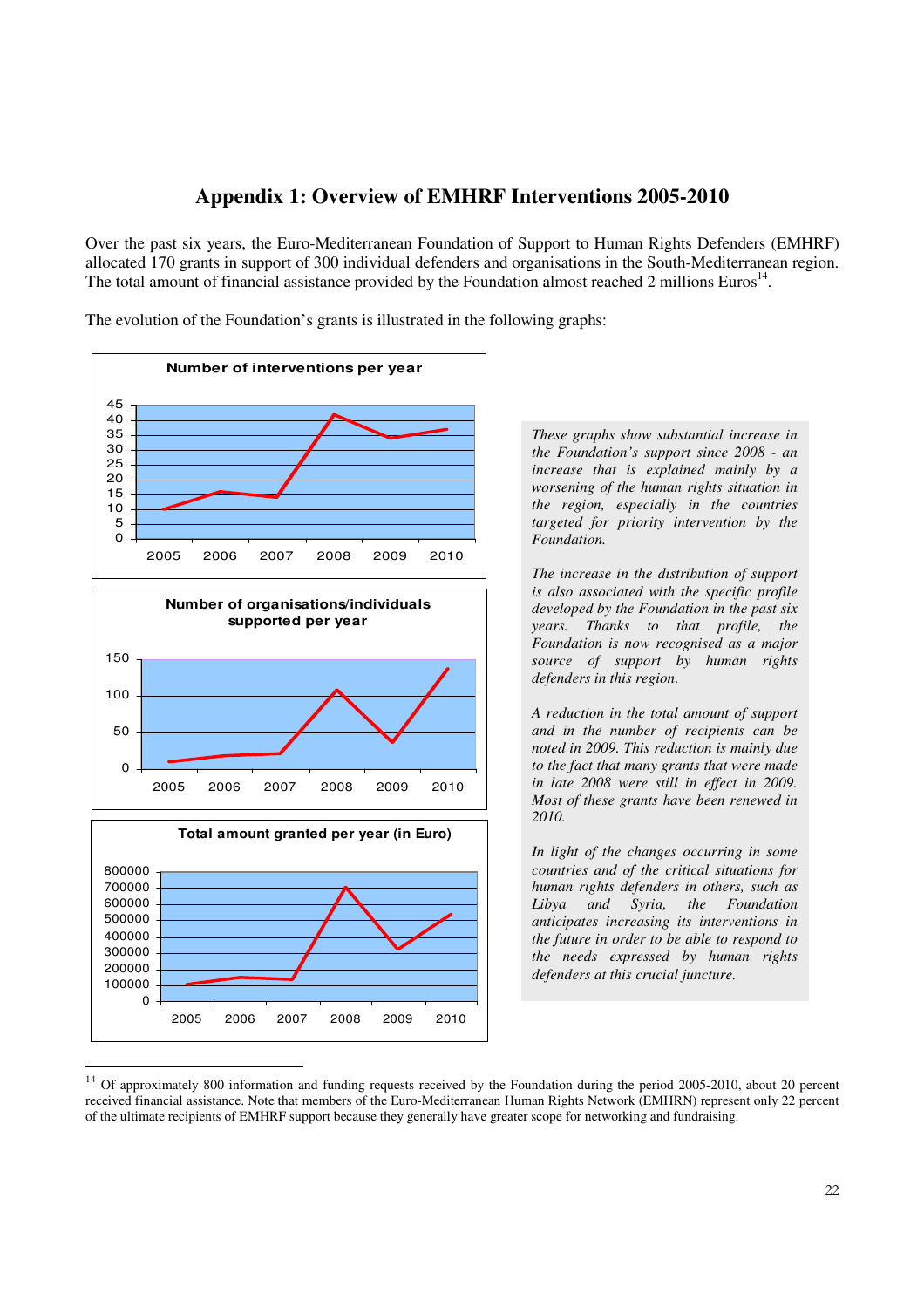# **1. Narrative Overview**

The support provided by the Foundation to defenders in the southern Mediterranean region can be divided into four broad categories.

#### **a) Emergency financial assistance to defenders and NGOs in difficulty or at risk**

43 percent of the Foundation's interventions consisted of short-term grants provided in a quick, tangible, and discreet manner, at critical junctures, to 93 human rights defenders to enable them to overcome difficult circumstances and/or reinforce the visibility of their action and strengthen their long-term prospects for pursuing their activities.

- 1. The Foundation supported defenders and their families who were the target of psychological harassment and arbitrary prosecutions, in order to help them overcome these difficulties.
- 2. The Foundation supported defenders whose lives were at risk because of serious health problems, in order to allow them to receive, in their own country or abroad, the medical treatment and medications they needed. This support was granted because they were the victims of egregious violations of their human rights and/or because they were unable to afford the cost of treatment as a result of their ongoing commitment to defending human rights.
- 3. The Foundation supported human rights organisations that were targeted by the authorities (by denying or withholding legal recognition, freezing bank accounts, etc.) or suddenly faced with unforeseen financial or administrative difficulties, in order to enable them to adjust their strategies in the time required to stabilise their status.
- 4. Finally, the Foundation supported projects whose success depended closely on a timely intervention in order to increase the visibility of the recipients' activities and enhance their prospects for pursuing these activities. The grants were made because the applicants could not easily obtain the needed funding from other donors in adequate conditions of timeliness and safety.

#### **b) Strategic assistance to human rights defenders in prison or former prisoners of conscience in Syria and Tunisia**

The setting up in 2008 and renewal in 2010 of two solidarity funds represents 4% of all interventions made by the Foundation. However, these funds aimed at supporting more than 100 hundred Syrian and Tunisian defenders, current and former prisoners of conscience, as well as their families and thus prevented a further deterioration of the human rights situation in those two countries.

The two solidarity funds allowed human rights defenders who are current or former prisoners of conscience and who, because of their peaceful activities on behalf of human rights and in promoting democratic reforms in their countries, have been arbitrarily imprisoned and/or dismissed from their jobs to attend to the basic needs of their families. This support has had a crucial impact not only on the material situation of the defenders and their families but also and primarily on their morale to pursue their actions over the long term.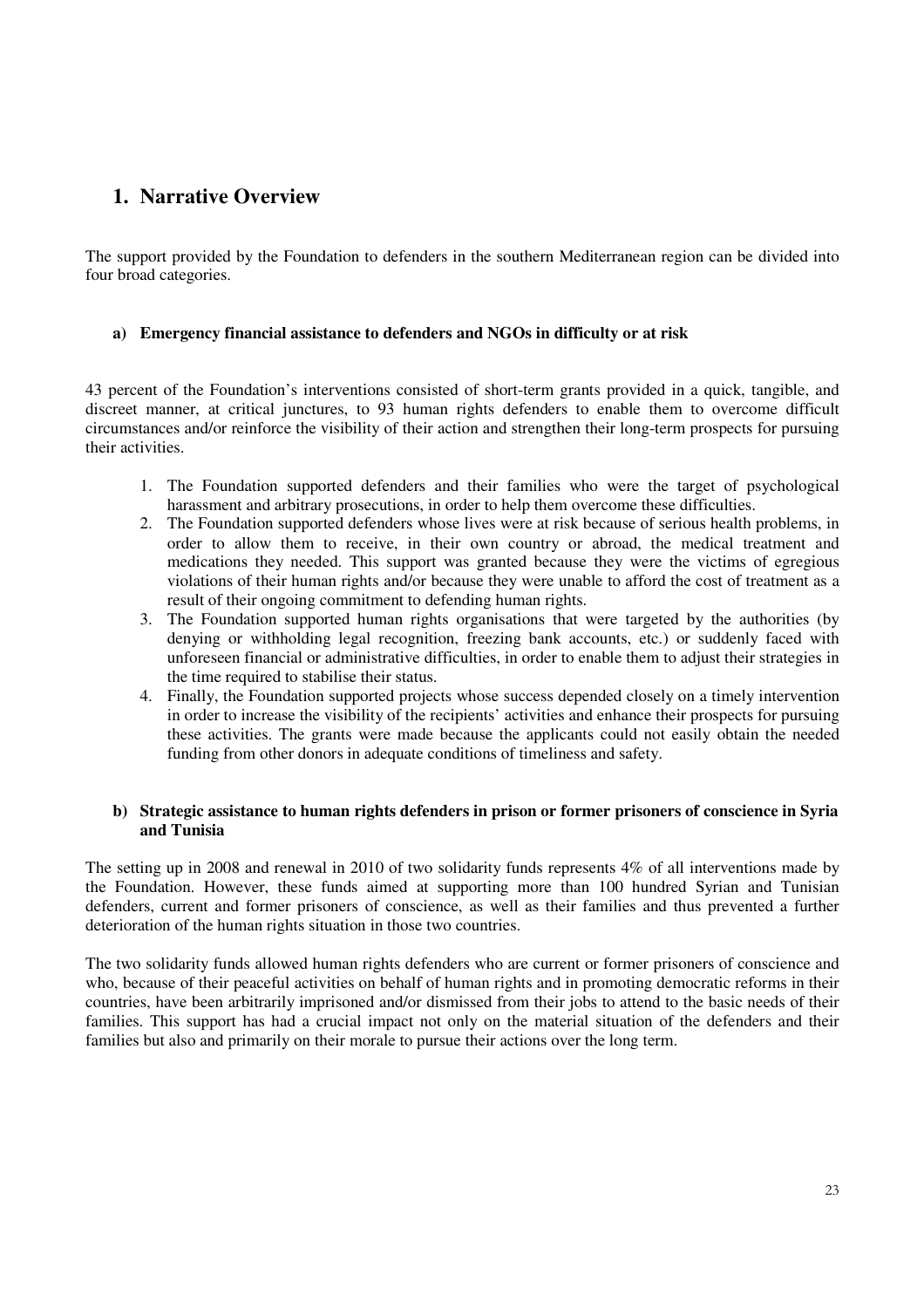#### **c) Assistance aimed at reinforcing the capacities of defenders and independent NGOs to implement programmes dealing with subjects that are sensitive, given the regional context**

These interventions, which form the bulk of the Foundation's support (53 percent), were essentially aimed at strengthening the visibility, human resources, and management capabilities of 91 recipients, to allow them to develop structures or implement innovative and sensitive activities aimed at the protection and promotion of human rights in the region.

The Foundation paid particular attention to strengthening:

- The provision of legal aid and representation of victims of human rights violations in the region.
- The monitoring of human rights violations through the publication of detailed and factual reports.
- The advocacy efforts in favour of respect for human rights aimed at national, regional and international bodies.
- The training of young NGO actors on relevant human rights protection instruments and mechanisms, on the development of communications tools, and on project management.

In pursuing these objectives, the Foundation subsidised the following costs, among others: the rent and operating costs, the legal fees, the cost associated to the publication of reports and the essential human resources to strengthen the effective management of human rights associations (legal advisor, development officer, accountant, etc.).

In particular, the Foundation provided support to defenders who wished to establish and expand projects dealing with priority and sensitive issues within the regional context, or targeting groups that are seen as being particularly vulnerable or needing special assistance.

In the Board's review of regular funding requests, greater emphasis was placed on projects targeting groups seen as particularly vulnerable or needing special assistance, as well as projects focusing on subjects that are particularly relevant and sensitive in the regional context, such as:

- Protecting civil and political rights;
- Protecting economic, social and cultural rights;
- Protecting the rights of migrants, refugees, and asylum seekers;
- Protecting the rights of women and enhancing their leadership;
- Protecting the rights of minorities;
- Fighting homophobia and protecting LQBTQ rights;
- Fighting impunity.

#### **d) Non-financial support as a follow-up to the situation of defenders to enable them to improve their long-term prospects for pursuing their activities**

One of the main goals sought by the Foundation in its interventions is to ensure that defenders in the region can improve their prospects for continuing their work over the medium and long term. To that end, it has acted as an advisor to its recipients and encouraged them to coordinate their activities with a number of regional and international partners in order to ensure that defenders and their families receive effective support.

Here are some major aspects of the Foundation's follow-up activities: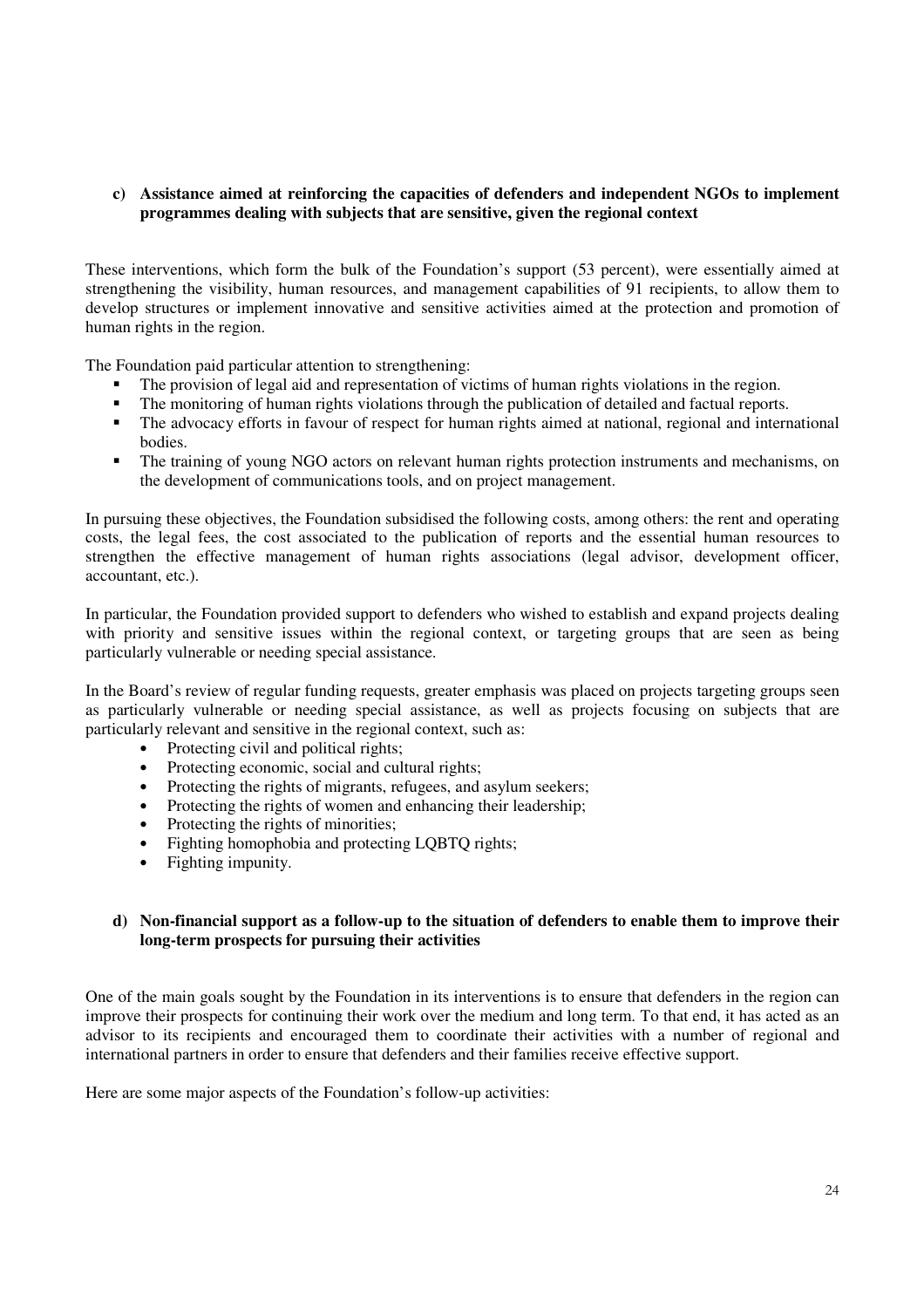- Helping to ensure that other national, regional, or international organisations or foundations whose mandates complement that of the EMHRF will assume additional costs associated with the needs expressed by defenders.
- Coordinating its activities with a number of regional and international organisations in the context of their solidarity interventions.
- Advising organisations on the appropriate approaches that should be adopted in the context of project methodology and fundraising from outside sources. As part of this role, the Foundation has, in a number of cases, provided a list of potential donors and assisted in the presentation of funding requests. The Foundation has also encouraged the development of intervention strategies backed by a plan of action in the area of fundraising.
- **Encouraging contacts between a number of groups and organisations and other national organisations** involved in similar projects in the same country or in other countries of the region, or with networks that are active at the national, regional, or international level. Such contacts are intended to enable them to share information and experiences, to explore the potential for synergies and coordinated action, and thus to benefit from non-financial support that will enhance the impact and sustainability of their activities.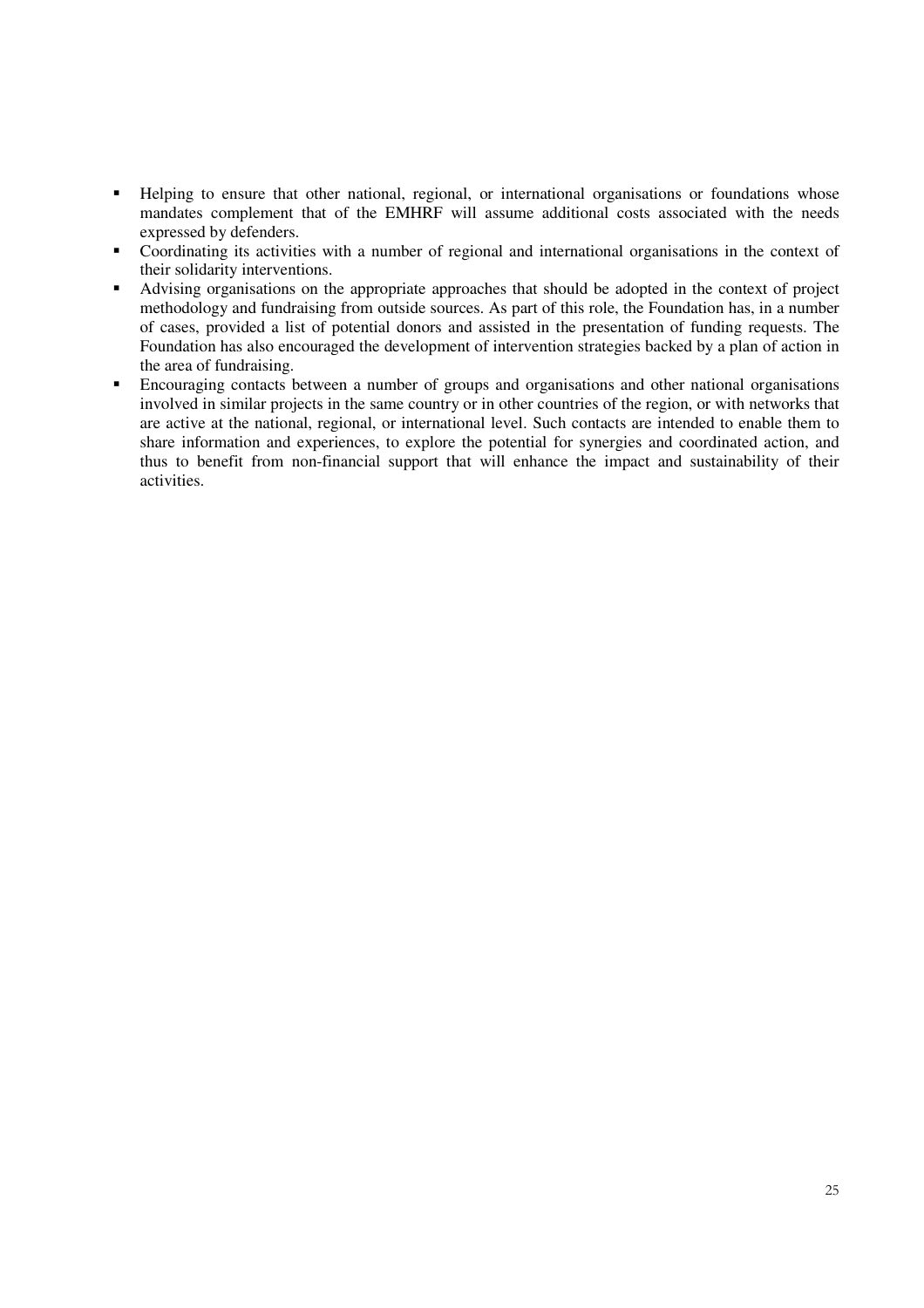# **2. Quantitative Overview**

To facilitate an understanding of the Foundation's actions during the period 2005-2010, please find in the next few pages a series of graphs dealing with the following subjects: types of support, thematic focus, activities of recipients, types of expenditures, gender, and countries.

#### **2.1. Types of Support**



*These graphs illustrate the importance the Foundation attaches to support aimed at strengthening the human and physical resources of independent civil society organisations. Most defenders work on a volunteer basis, although a few receive ad hoc funding for specific projects. However, the requests received by the Foundation reveal a crucial lack of the resources that would enable defenders to put the independent organisations within which they work on a more professional and sustainable footing in order to enhance their visibility and their longer-term prospects.* 

*The substantial increase in the number of defenders receiving emergency and strategic support in 2008 was mainly due to the severe repression targeting groups that called for the establishment of democratic reforms that respects the rights of citizens, guarantees the freedoms of expression and association, and eliminate discrimination, in countries as Syria and Tunisia. Despite this trend, the overall amount of these interventions remains low. Small amounts that can be made available quickly are nonetheless essential, because they can have a considerable impact on the defender's physical and psychological ability to pursue his or her work.*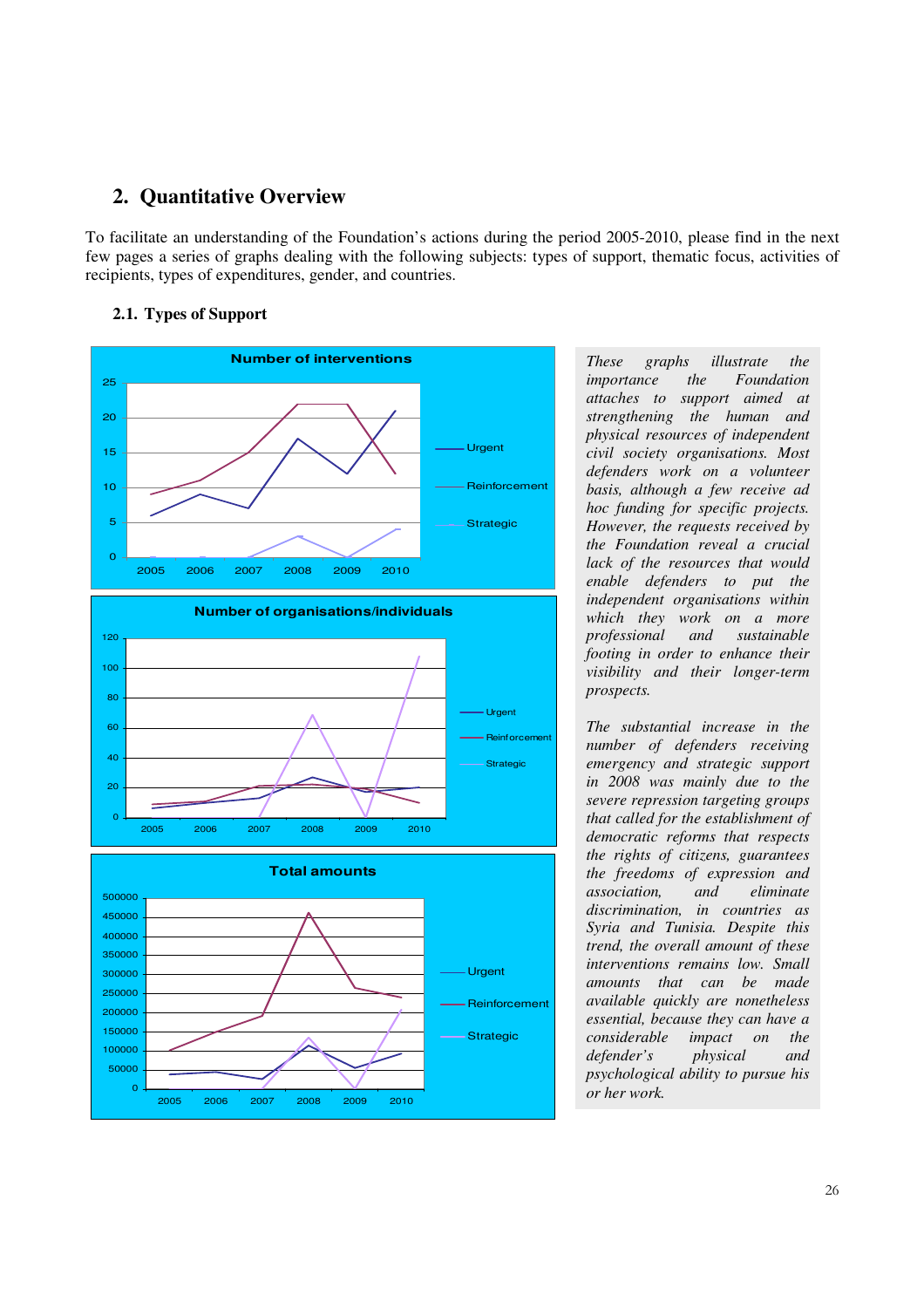#### **2.2. Thematic areas<sup>15</sup>**



*During the past six years, the Foundation placed special emphasis on greater protection of the rights of groups that are seen as particularly vulnerable because of their specific nature and of their environment (women, migrants and refugees, prisoners of conscience minorities).* 

*That is not to say that the Foundation has given less importance to more traditional activities associated with supporting and promoting civil, political, economic, social, and cultural rights in the region and fighting impunity, given the context in the region.* 

*Compared to previous years, one can note that the right to freedom of expression has been added to the thematic areas, despite its low status in the graphs. This is to emphasise the increasing numbers of requests received by journalists and writers facing difficulties over the course of 2010.*



<sup>15</sup> Some grants essentially belong to several thematic areas at once, and these grants are included under all the respective thematic areas, in order to keep the overall picture as appropriate and relevant as possible. This approach means that the total percentage of all thematic areas might exceed 100 during the period 2005-2010.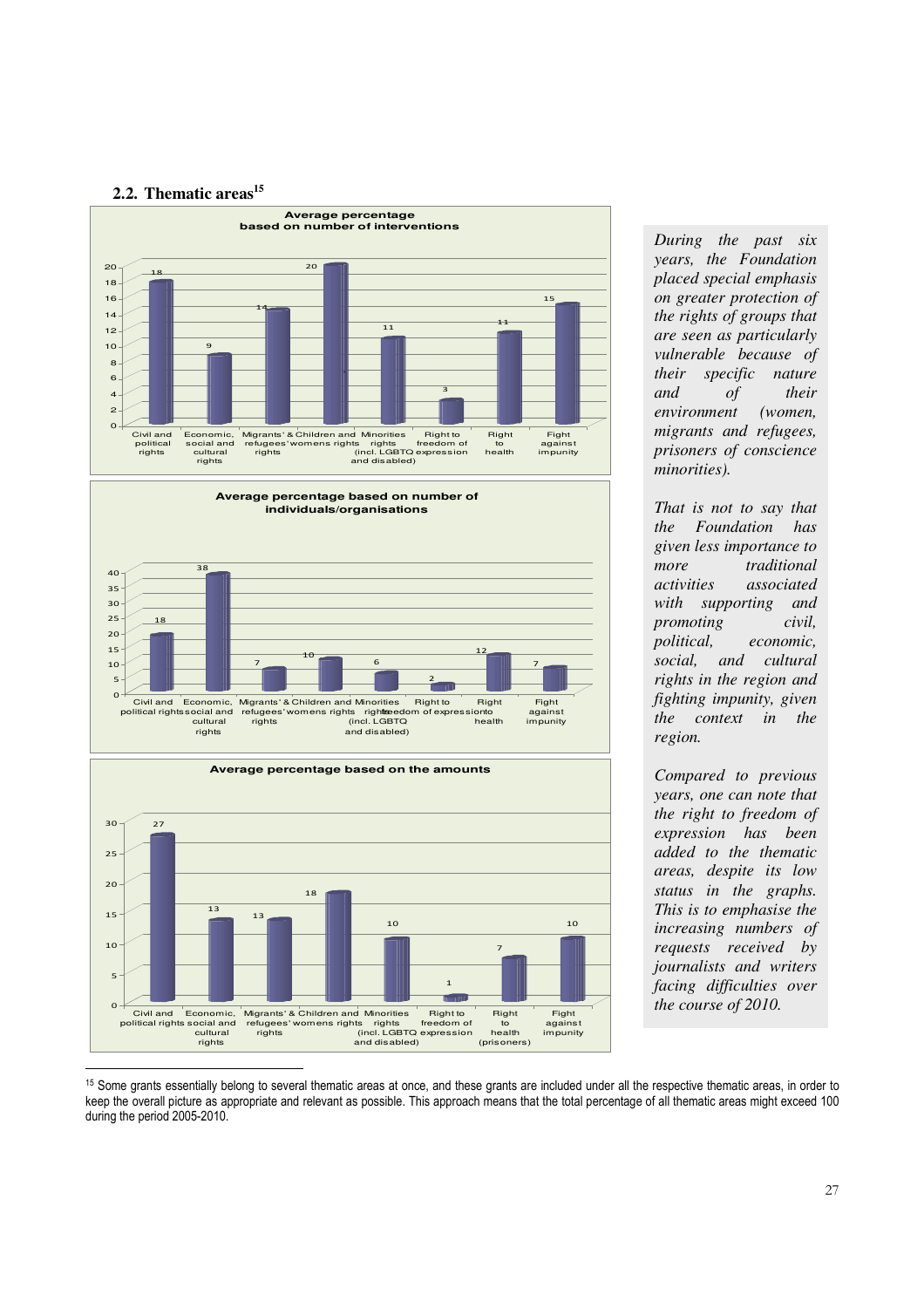### **2.3. Activities of Recipients<sup>16</sup>**







*The activities engaged in by recipients of the Foundation's financial assistance are highly diversified. The graphs presented here show only a representative sample of those activities.* 

*The information and publication of detailed reports on human rights violations are the main activities conducted by recipients, whether measured by the number or the amounts of the Foundation's grants.* 

*To help independent NGOs engage in capacity-building and enhance the medium- and long-term visibility of their the Foundation essentially funded their overhead costs, including those associated with office and equipment rentals as well as human and physical resources.* 

*The differences in the percentages for basic expenses are mainly due to the fact that while the number of beneficiaries is high, the amounts involved represent a relatively small proportion of the total interventions over the period 2005-2010.* 

<sup>&</sup>lt;sup>16</sup> Some grants essentially cover several activities implemented by the recipients at once, and these grants are included under all the respective activities, in order to keep the overall picture as appropriate and relevant as possible. This approach means that the total percentage of all activities might exceed 100 during the period 2005-2010.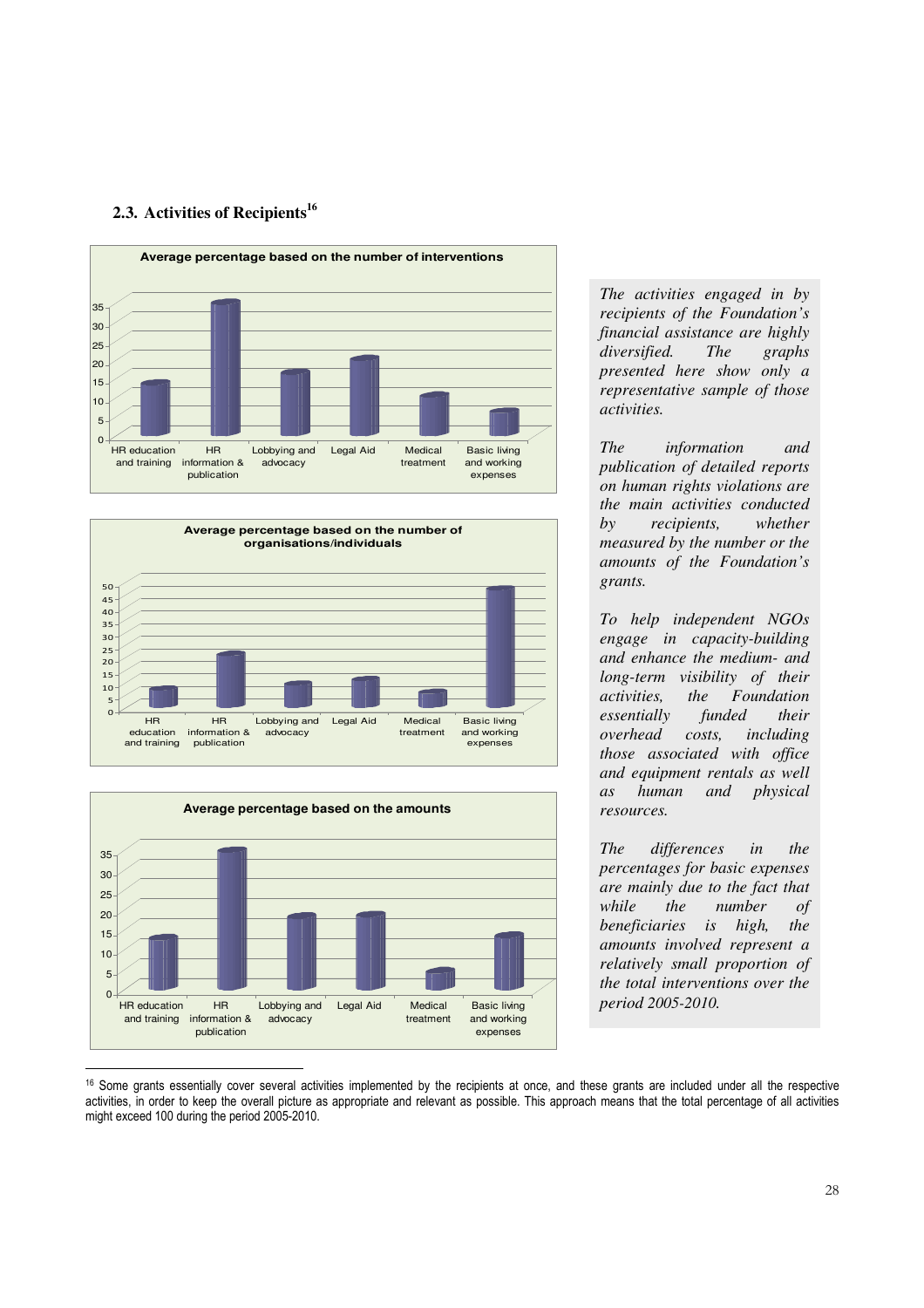#### **2.4. Types of Expenditures<sup>17</sup>**



<sup>-</sup><sup>17</sup> Some grants essentially aim at reimbursing several types of expenditure at once, and these grants are included under all the respective types of expenditure in order to keep the overall picture as appropriate and relevant as possible. This approach means that the total percentage of all types of expenditure might exceed 100 during the period 2005-2010.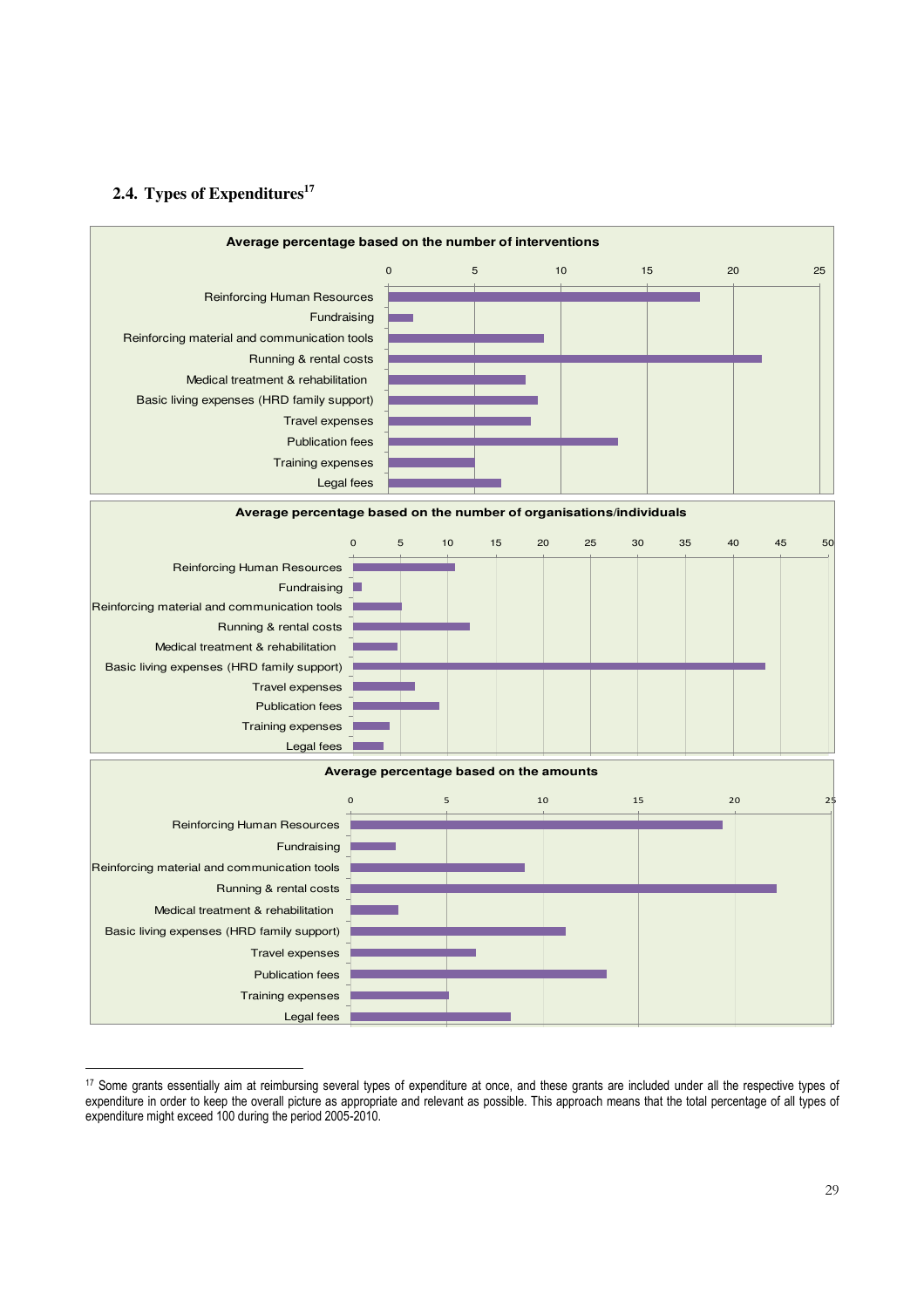#### **2.5. Gender<sup>18</sup>**

-







*The rights and roles of women defenders are an issue that occupies a central place in the Foundation's intervention strategy.* 

*During the period 2005-2010, the Foundation placed special emphasis on reinforcing the involvement of women defenders as essential agents of change in the region. Their enhanced participation and leadership play a critical role in the promotion of social justice, the prevention of violence and respect for women's rights, as well as the systematic gender mainstreaming of programmes focused on the promotion and defence of human rights.* 

*While several countries in the region have improved their respective family codes thanks particularly to continuous efforts by women's rights groups, concerns remain because of the Islamist tendency.* 

*Thus, the enhanced involvement of women defenders is intimately linked with the challenge of strengthening democracy and human rights in the region.* 

<sup>&</sup>lt;sup>18</sup> Several grants aimed at reinforcing both the leadership of women defenders and projects on women's rights at the same time. Therefore, these grants are included under both categories in order to keep the overall picture as appropriate and relevant as possible for the period 2005-2010.